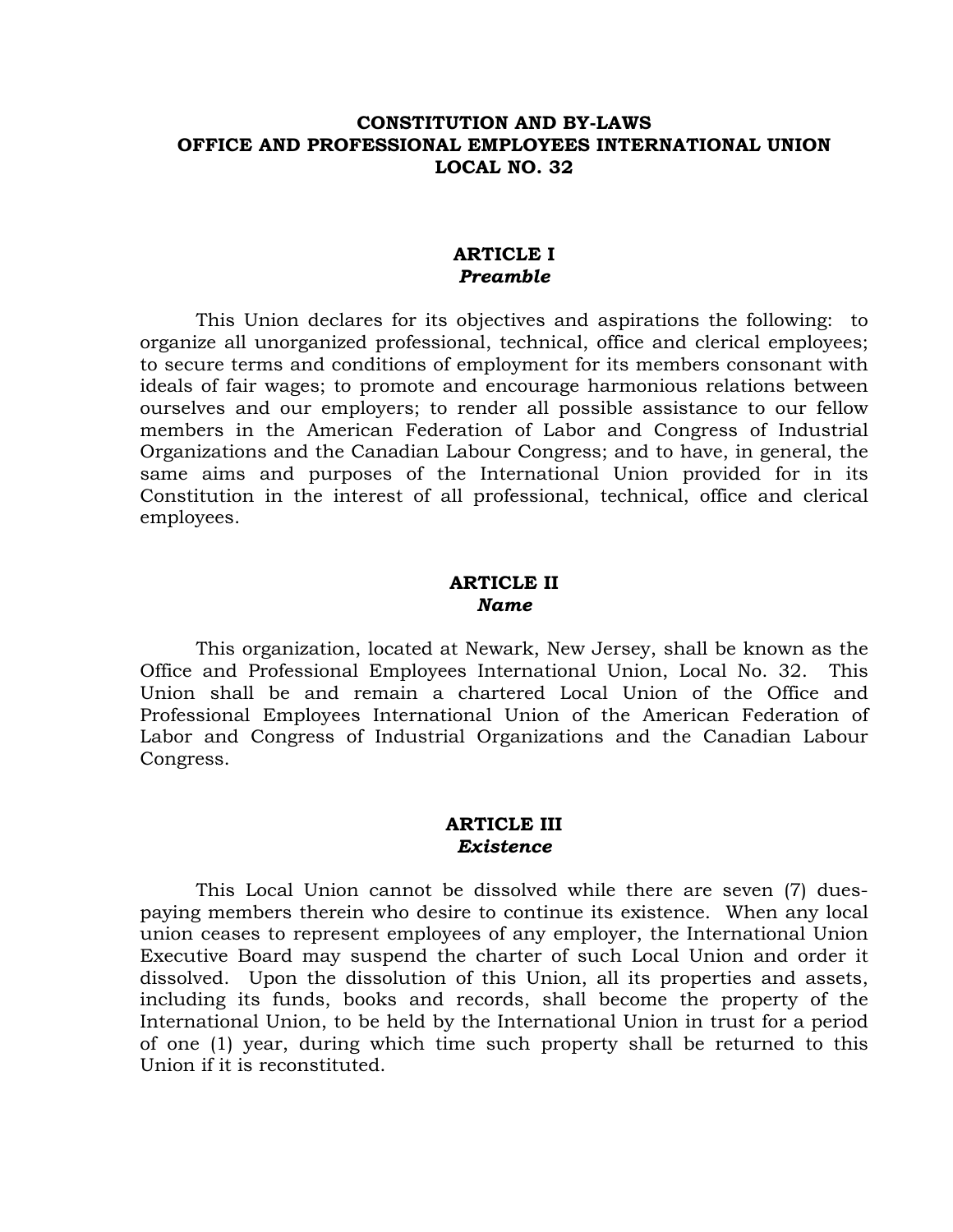After such one (1) year period, such properties and assets shall become the property of the International Union, and the funds will be placed in the International Union treasury to be used by the International Union for its general purposes.

#### **ARTICLE IV**  *Jurisdiction*

**Section 1.** This Union shall embrace within its membership employees in any phase of professional, technical, office, clerical and related work in the commonly accepted sense of that term coming within its jurisdiction established under the Constitution of the Office and Professional Employees International Union.

**Section 2.** This Union recognizes the right of the Executive Board of the International Union to determine jurisdiction between Local Unions and to settle all controversies respecting jurisdiction between Local Unions.

# **ARTICLE V**  *Membership*

**Section 1.** No person shall be admitted to membership who advocates principles or lends support to organizations or movements whose purposes and objectives are contrary to the fundamental principles of the established governments of the United States, Canada, and Commonwealth of Puerto Rico, or are in conflict with the policies of the International Union.

**Section 2.** No person holding membership in another Local Union of the International Union shall be admitted to or permitted to retain membership in this Union.

**Section 3.** All officers and full-time paid organizers of the International Union shall be ex officio members of this Union with the privilege of participating in this Union's meetings but not voting; provided, however, such officers and organizers shall retain and may exercise full rights of participation in this Union if they hold membership in this Union.

**Section 4.** Any member of this Union who secures employment under the jurisdiction of any other union affiliated with the American Federation of Labor and Congress of Industrial Organizations or the Canadian Labour Congress not under the jurisdiction of this

International Union, who is thereby required to become a member of such other union, may retain his membership in this Union.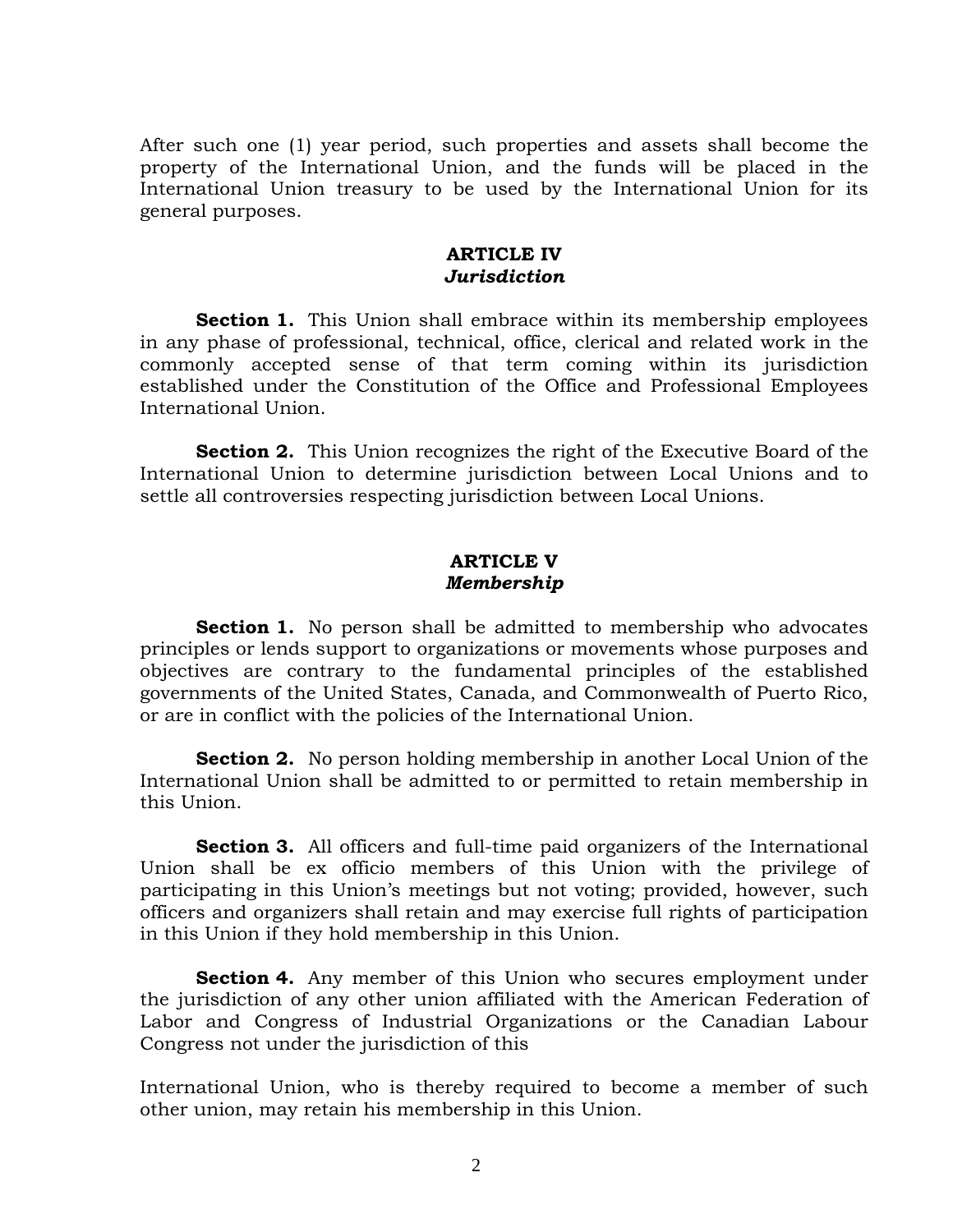**Section 5. a. All** members shall be good-standing members and entitled to participate fully as members in the affairs of this Union until expelled, or suspended and not reinstated, or until such members have been issued withdrawal cards in accordance with the Constitution and By-laws of this Union.

 **b.** However, in the event any member becomes a supervisor within the meaning of existing applicable legislation in the United States, Canada or the Commonwealth of Puerto Rico, and does not make application for and receive a withdrawal card, such member shall not be eligible to participate or have a vote in any of this Union's proceedings which affect the wages and conditions of employment of the employees in the establishment where he is employed as supervisor.

 **c.** In the event any member becomes a supervisor within the meaning of existing applicable legislation in the United States, Canada or the Commonwealth of Puerto Rico, and does not make application for and receive a withdrawal card, such member shall not be eligible to be a candidate for office nor eligible to hold an office, nor shall he be eligible to represent this Union in any official capacity whatsoever.

**Section 6.** Whenever any member, if totally and permanently disabled and/or reaches retirement age and ceases active employment, he may apply to his Local Union to be placed on retirement member status, in the event the Local Union establishes such retirement member status. Retired members shall be required to pay dues of one dollar (\$1.00) per month, shall have the right to attend meetings and participate in deliberations, but shall not be entitled to vote unless the Local Union provides such right to vote in its constitution and shall not be eligible to hold office or serve the Local in any elected capacity. Local Unions shall not be obligated to pay per capita tax for retired members.

## **ARTICLE VI**  *Meetings*

**Section 1.** Regular meetings of the membership of this Union shall be held on the third Thursday during the months of January and May at a time and place designated by the Executive Board, unless such day shall fall on a legal holiday, in which event the meeting shall be held on the fourth Thursday of such month.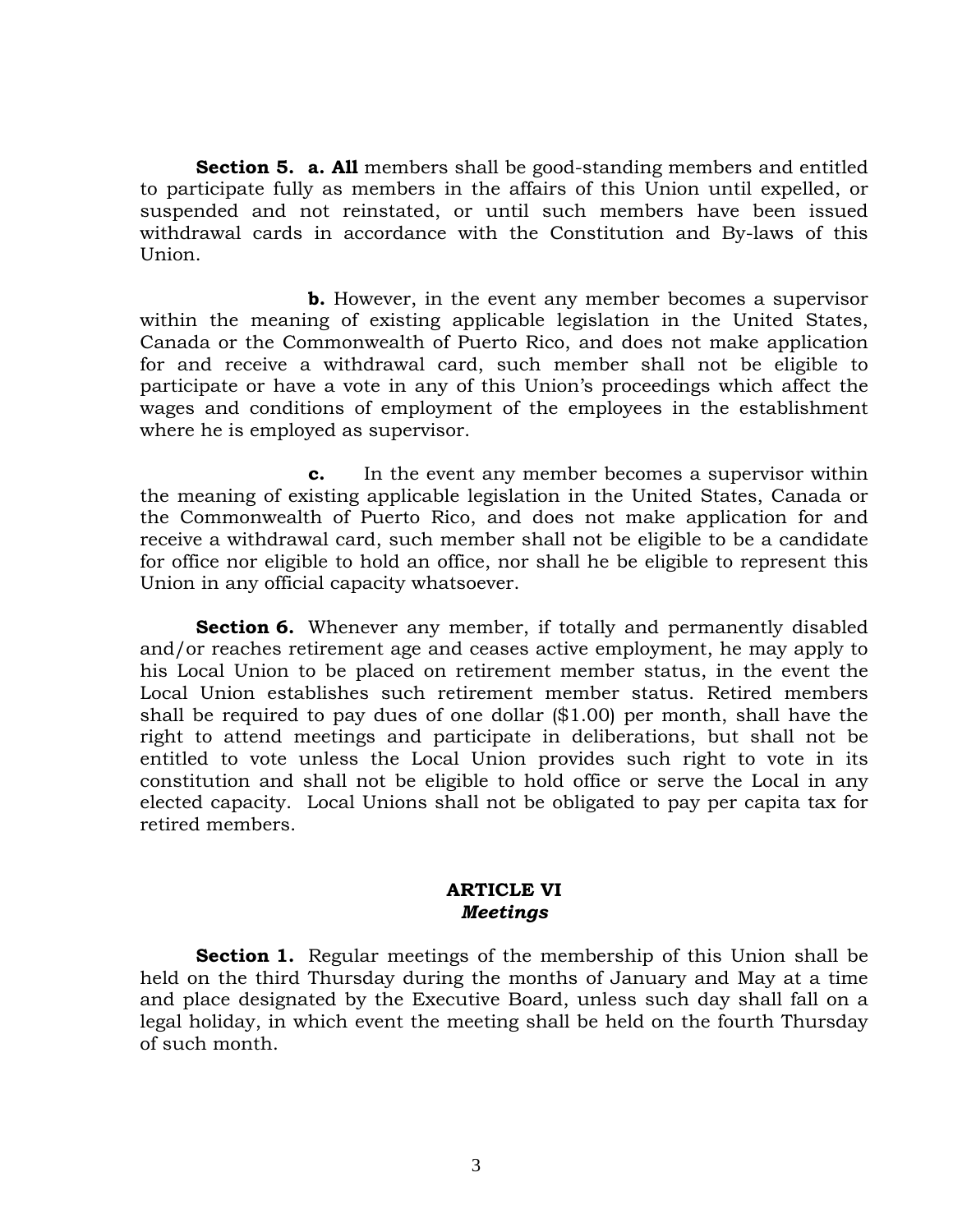**Section 2.** Twenty-five (25) members in good standing shall constitute a quorum for any regular or special meeting. No meeting shall be called to order unless such quorum is present.

**Section 3.** A special meeting of the Union may be called by the Executive Board if it deems such action necessary or a special meeting of the Union may be called upon a request submitted to the President by not less than ten percent (10%) of the members in good standing, but said meeting shall not take place on the day of adjournment of any regular meeting.

**Section 4.** The Recording Secretary shall notify members of any special meeting, stating the purpose for such meeting, at least seventy-two (72) hours before it convenes. No other business shall be transacted at such special meeting.

**Section 5.** No action of the membership shall be deemed valid or binding unless such action is taken by the membership at a regular or special meeting held pursuant to the provisions of this Constitution and By-laws.

**Section 6.** Only members fulfilling the requirements of Article V and XX of this Constitution and By-laws shall be eligible to attend meetings of this Union and to participate to the extent set forth in those Articles; except that invited guests of the Executive Board or of this Union may attend and participate to the extent of the purpose for which they are invited, but shall not vote.

# **ARTICLE VII**  *Officers and Duties*

**Section 1. a.** The Union shall have the following officers: President, Vice President, Secretary-Treasurer, Recording Secretary.

 The officers shall, by virtue of their election, serve as delegates to the International Convention. The Executive Board shall select the remaining delegates from their number. The Executive Board shall designate the number of alternate delegates to the convention.

 **b.** All officers, stewards and employees of this Local Union shall be bonded under a bond approved by the Secretary-Treasurer of the International Union.

 **c.** Every officer and employee of this organization, other than an employee performing exclusively clerical or custodial service, shall file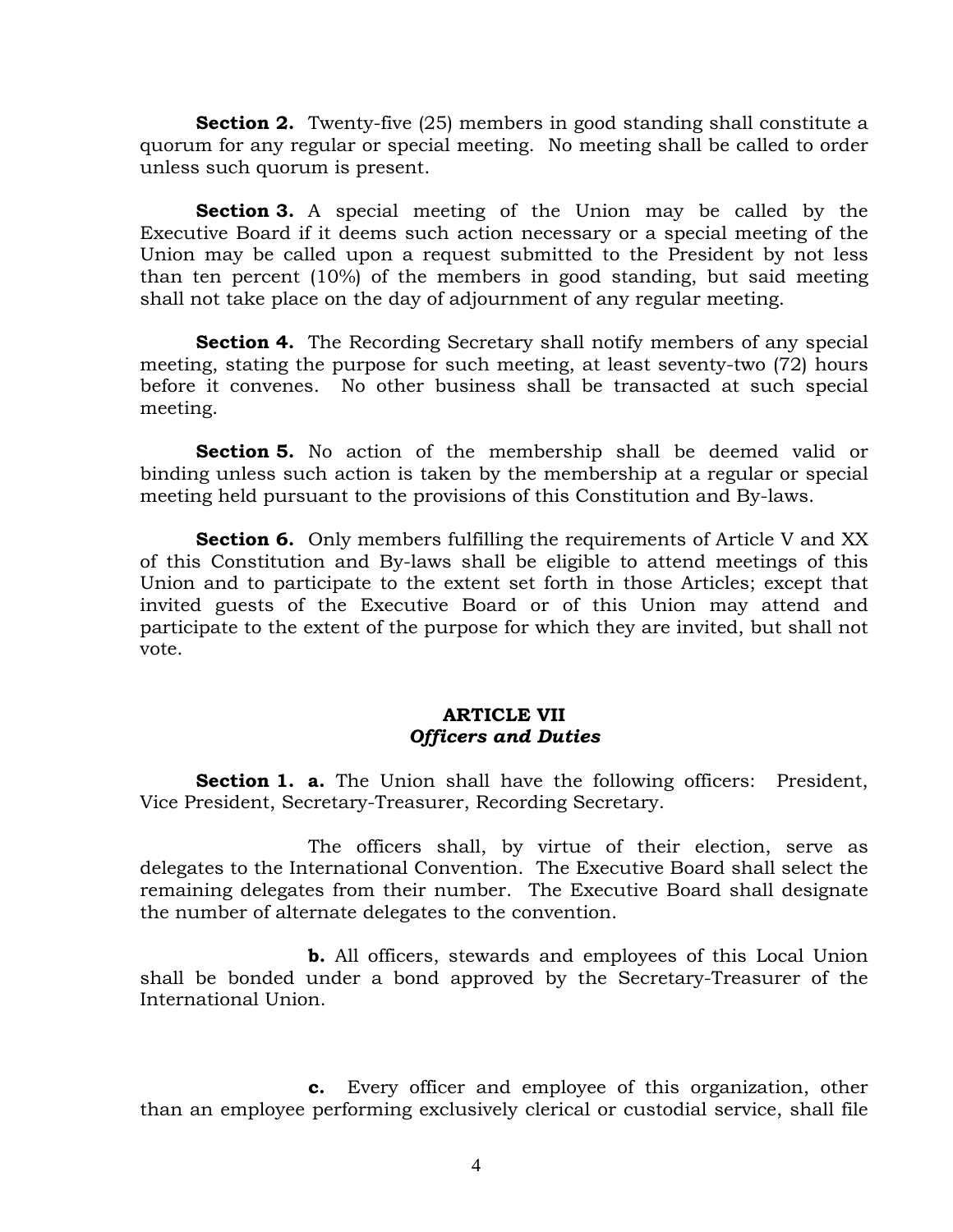with the Secretary of Labor, U.S. Department of Labor, a signed report, where necessary, conforming in all respects to the requirements of Section 202 of the Labor-Management Reporting and Disclosure Act of 1959 and all pertinent rules and regulations thereunder.

## **Section 2. President**

 The President shall preside at all general membership meetings and Executive Board meetings; shall preserve order during its deliberations; sign all checks drawn on the treasury; appoint all committees not otherwise ordered; transact such other business as may pertain to this office and which may be necessary to the proper functioning of this Union; and shall have such other powers and duties as are provided for in this Constitution and By-laws. The President shall appoint a Sergeant-at-Arms whose duties shall be to assist the President in maintaining order.

# **Section 3. Vice President**

 The Vice President shall perform the duties of the President in the absence of that officer, and, in case of resignation or death of the President, shall perform the duties of the President until such vacancy is filled by the next regular election as provided for in this Constitution and By-laws. The Vice President shall also preside when called upon by the President and at times when the President may be temporarily unable to discharge the duties vested in the office. The Vice President shall also be chairperson ex officio of all standing committees and shall have such other powers and duties as are provided for in this Union's Constitution and By-laws.

# **Section 4. Secretary-Treasurer**

The Secretary-Treasurer shall perform the following duties:

**a.** The Secretary-Treasurer shall keep all financial accounts of this Union and shall maintain correct and proper accounts of all its members. The Secretary-Treasurer shall collect all initiation and reinstatement fees, dues, assessments and fines from members of this Union. The Secretary-Treasurer shall make all disbursements for this Union as provided for in Article XIII of this Constitution and By-laws. The Secretary-Treasurer shall keep a correct record of al monies received and expended and prepare financial statements by calendar months to

be submitted to the Secretary-Treasurer of the International Union monthly, and to the next regular membership meeting of the Local Union.

**b.** The Secretary-Treasurer shall deposit all funds of this Union in a bank recommended by the Trustees. The Secretary-Treasurer shall submit all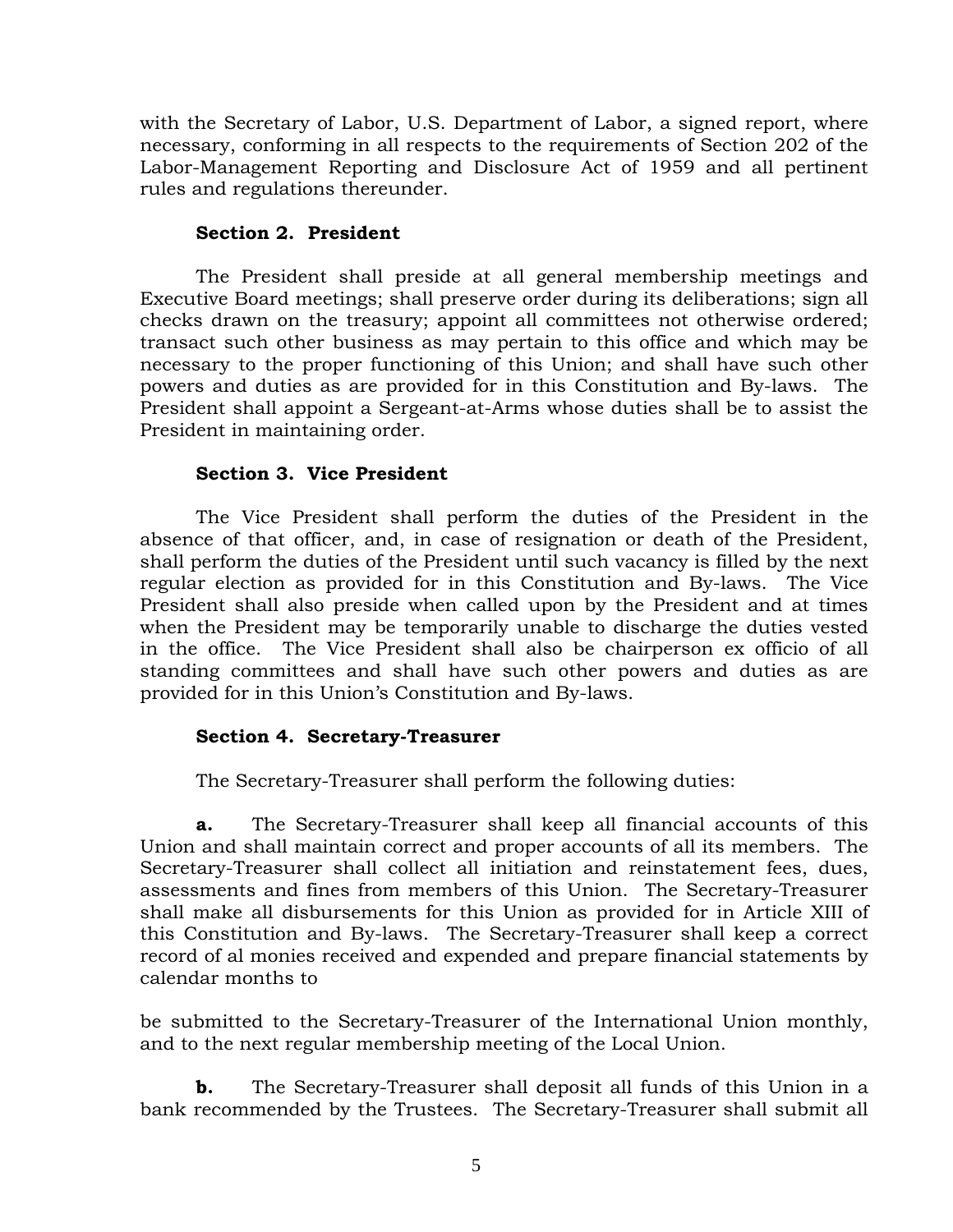books and records to the Trustees for audit and approval whenever called upon to do so, and, upon the expiration of term of office, turn over to the successor all properties and assets, including funds, books and records of this Union. Before turning over such properties and assets to the successor, the Secretary-Treasurer must see to it that such successor is properly bonded. The Secretary-Treasurer shall turn over all properties and assets, including funds, books and records to the Secretary-Treasurer of the International Union or the duly authorized representative when properly called upon to do so.

**c.** The Secretary-Treasurer shall transmit monthly to the Secretary-Treasurer of the International Union all financial obligations owing to the International Union not later than the fifteenth  $(15<sup>th</sup>)$  day of the following month. The Secretary-Treasurer shall follow such accounting and reporting procedures as shall be formulated by the Secretary-Treasurer of the International Union. The Secretary-Treasurer shall be required to make monthly reports to the Secretary-Treasurer of the International Union of all dues-paying members on forms prescribed by the Secretary-Treasurer of the International Union.

**d.** The Secretary-Treasurer shall be required to include in each monthly report the social security number, name and address of all newly initiated and reactivated members; and members who have withdrawn, died, or have been suspended, including members automatically suspended after three (3) months delinquency in dues, or expelled; and the names of all persons to whom working permits were issued during the month.

**e.** The Secretary-Treasurer shall sign each collective bargaining agreement negotiated by representatives of this Local Union.

**f.** A petty cash fund may be established by the Executive Board and shall be maintained by the Secretary-Treasurer to pay immediate necessary petty cash demands upon this Local Union. Replenishment of this fund shall be by check, at least once monthly, the amount being the total paid-out vouchers for prior disbursements.

**g.** The Secretary-Treasurer shall be properly bonded by a bonding company and under a bond approved by the Secretary-Treasurer of the International Union.

**h.** The Secretary-Treasurer shall, during his term in office, check the requirements of Section 201 (a) of the Labor-Management Reporting and Disclosure Act of 1959 to ascertain whether any changes have occurred which will cause the information required to be filed to be reported to the Secretary of

6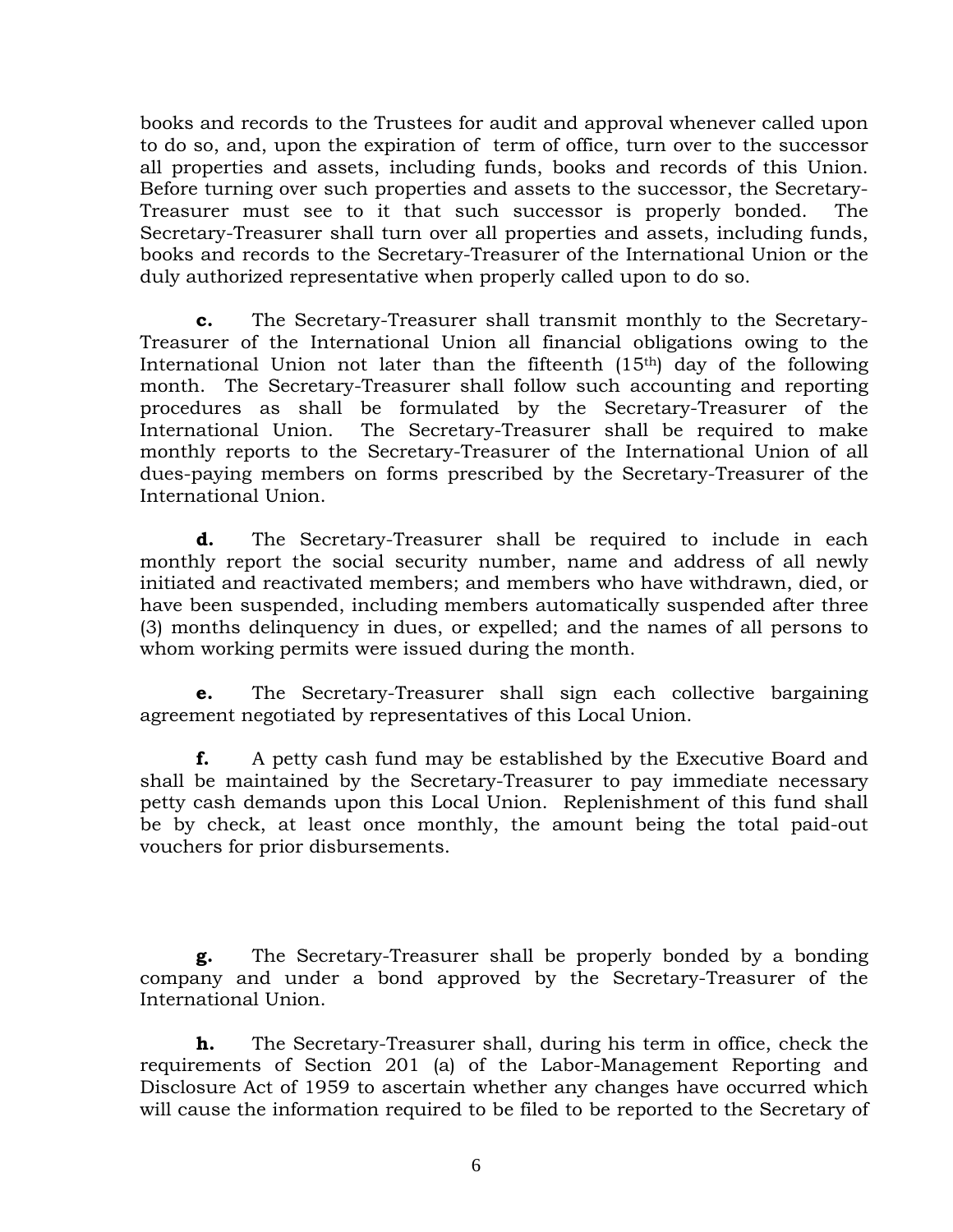Labor, U.S. Department of Labor, at the time of filing annual financial reports as required in subsection i. of this Section and as required by Section 201 (b) of the Labor-Management Reporting and Disclosure Act of 1959.

**i.** The Secretary-Treasurer shall file annually with the Secretary of Labor, U.S. Department of Labor, a financial report containing the following information in such detail as may be necessary to disclose this Union's financial conditions and operations for its preceding fiscal year:

 **1.** Assets and liabilities at the beginning and end of the fiscal year;

**2.** receipts of any kind and the sources thereof;

 **3.** salary and other direct or indirect disbursements (including reimbursed expenses) to each officer and also to each employee who, during the fiscal year, received more than ten thousand dollars (\$10,000.00) in the aggregate from this Local Union;

 **4.** direct and indirect loans made to any officer, employee or member, which aggregated more than two hundred and fifty dollars (\$250.00) during the fiscal year, together with a statement of the purpose, security, if any, and arrangements for repayment;

 **5.** direct and indirect loans to any business enterprise, together with a statement of the purpose, security, if any, and arrangements for repayment; and

 **6.** other disbursements made by it, including the purposes thereof; all in such categories as the Secretary of Labor, U.S. Department of Labor, may prescribe.

**j.** The Secretary-Treasurer shall make available the information contained in the above-mentioned reports to all of the Local Union's members.

**k.** The Secretary-Treasurer shall preserve all records in accordance with the provisions of Section 206 of the Labor-Management Reporting and Disclosure Act of 1959 which have been turned over to him until these records are at least five (5) years old.

# **Section 5. Recording Secretary.**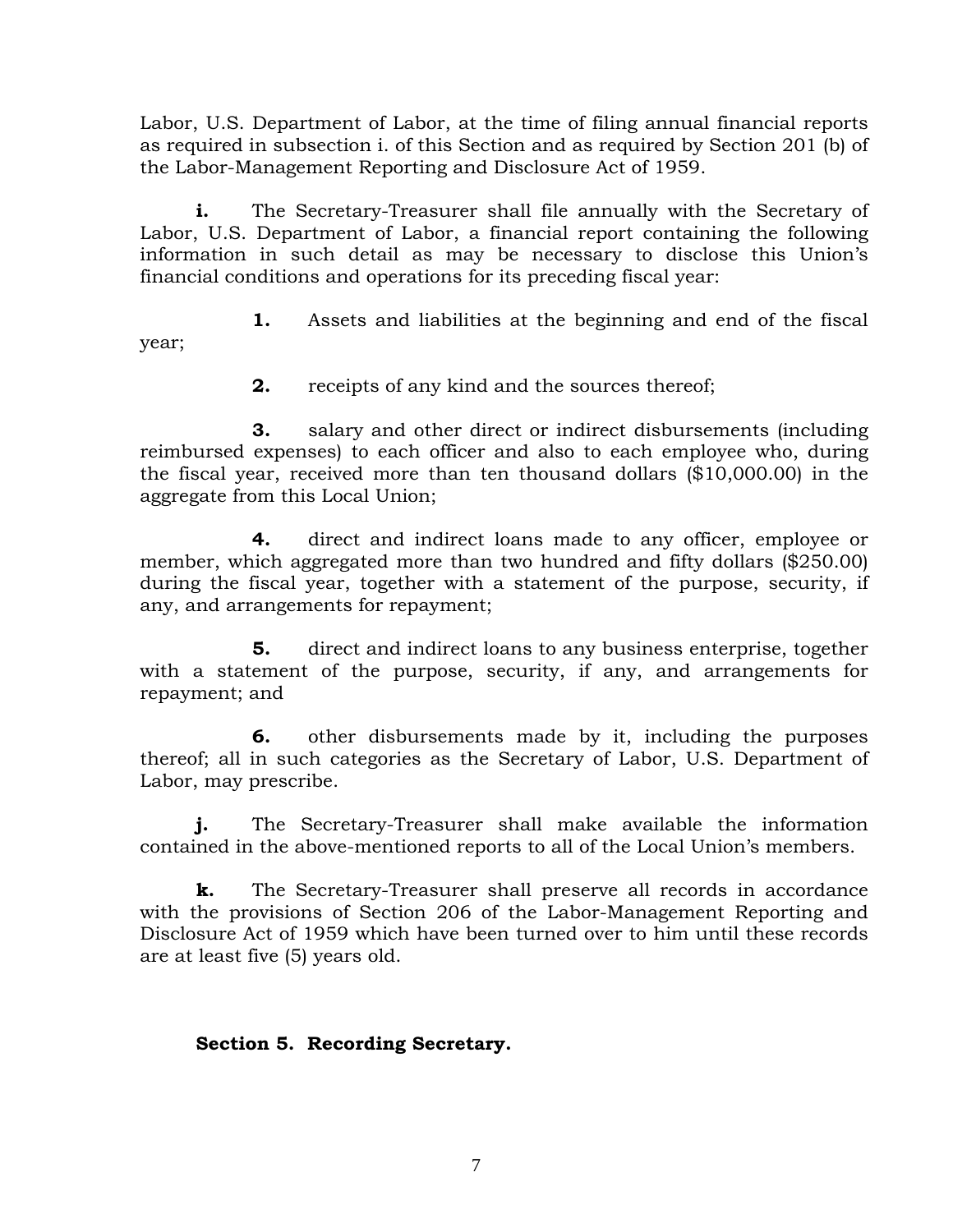**a.** The Recording Secretary shall keep the minutes of all meetings and proceedings of the Union and the Executive Board and shall send out all meeting notices.

**b.** The Recording Secretary shall keep copies of all agreement at the Union office (if one exists) so that they will be available for inspection by a member or employee whose rights are directly affected.

**c.** The Recording Secretary shall file a copy of all collective bargaining agreements entered into by this Union with the President of the International Union.

#### **ARTICLE VIII**

#### *Executive Board*

**Section 1.** The Executive Board shall consist of the President, Vice President, Secretary-Treasurer, Recording Secretary and additional Executive Board Members shall be elected by their respective groups as specified in this Article.

**Section 2.** Each member of the Executive Board shall have one (1) vote except the President of the Union. The President shall act as Chairperson and shall have a voice but not vote, except in the event of a tie vote by the Executive Board, in which event the President shall have a vote.

**Section 3.** A majority of the members of the Executive Board shall constitute a quorum, and such quorum shall have power to transact all business of the Executive Board. Regular meetings of the Executive Board shall be held on the first Monday during the months of September through June at 6:00 p.m. Special meetings of the Executive Board may be called by the President, and must be called by the President upon the request of a majority of the members of the Board. All members of the Board shall be given reasonable notification by the Recording Secretary of any special meeting of the Board.

**Section 4.** The Executive Board shall conduct the affairs of the Union in the intervals between general membership meetings. It is empowered to authorize and perform all acts for the conduct of the Union's business between such membership meetings.

**Section 5.** The Executive Board may engage legal counsel and determine the compensation for such services.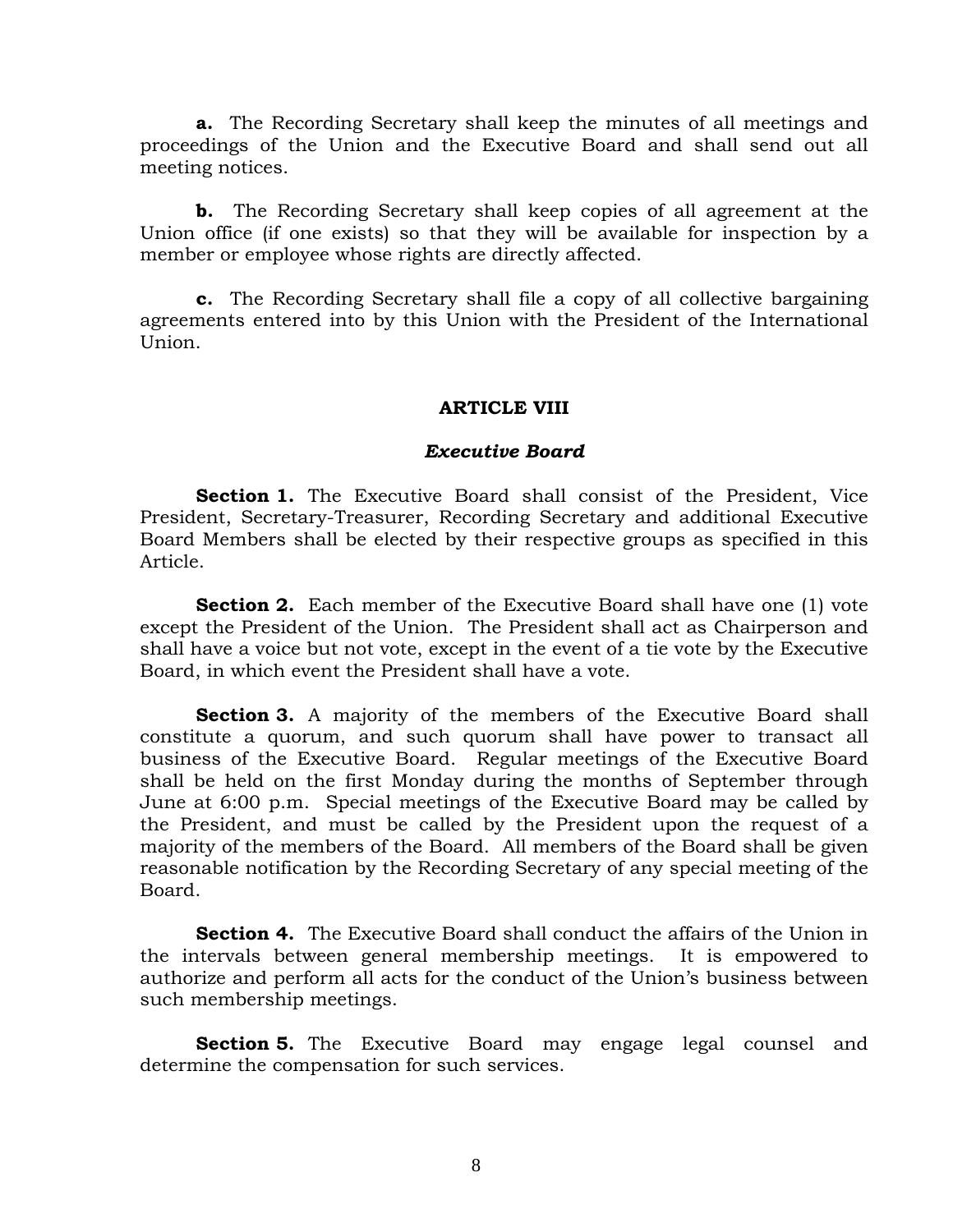**Section 6.** The Executive Board may appoint temporary organizers for a period of time to be determined by the Executive Board but not to exceed the term of the Executive Board and determine the compensation for such services.

**Section 7.** The Executive Board shall add to the Board Executive Board representatives from large units of 100 members or more that are organized during their term of office. Such groups shall elect their Executive Board representatives among their membership.

- **a.** A group of 1,000 or more members shall be entitled to one (1) Executive Board Member to be elected from their group. Only those members employed in that unit shall be eligible to be nominated and elected.
- **b.** Should the Bargaining Unit strength of a unit described in this Section fall below 100 at the end of an Executive Board member's term, that Board member's seat shall be declared vacant at the end of the term and no election shall be held for that seat unless Bargaining Unit strength grows to 100 employees or more.

**Section 8.** In addition to those Executive Board members elected pursuant to Section 7 and 7(a), there shall be three (3) Executive Board members to be elected by members who work in bargaining units having less than 100 employees. Those eligible to serve in this three (3) seats shall be employed in and shall be elected by the members of the following geographic units:

- **a.** Two (2) members to be elected from bargaining units of employers located in the states of Pennsylvania and Delaware and in the eight southernmost counties of the State of New Jersey (Burlington, Ocean, Camden, Gloucester, Atlantic, Salem, Cumberland, and Cape May counties).
- **b.** One (1) member to be elected from bargaining units of employers located in the thirteen northern counties of the State of New Jersey (Monmouth, Mercer, Middlesex,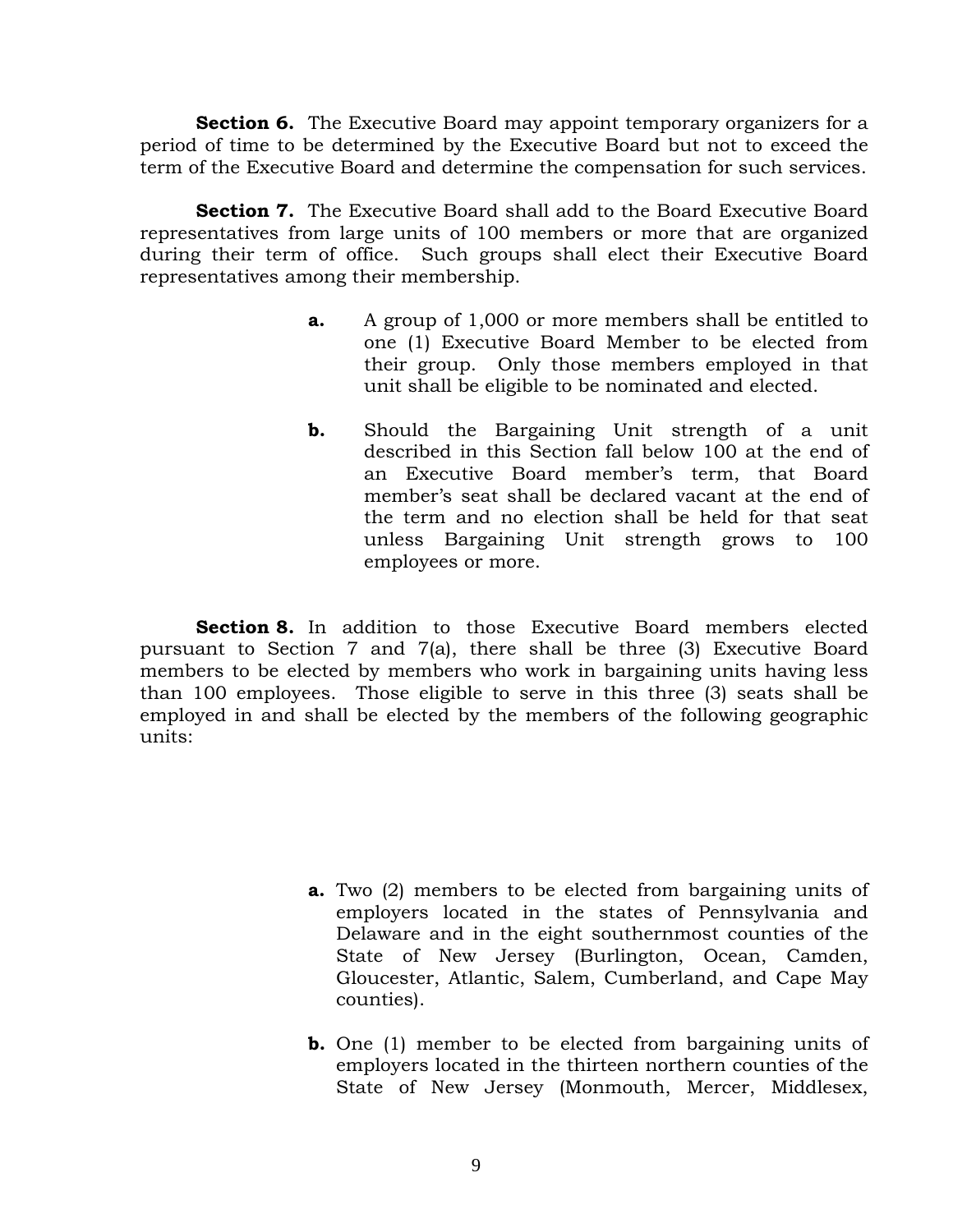**Section 9.** The Executive Board shall act as the Trial Board of the Union.

**Section 10.** The Executive Board shall authorize employment of such clerical or professional assistance as it deems necessary for the proper conduct of the Union's business and shall determine the compensation for such employees.

**Section 11.** The Executive Board shall determine compensation for all officials of the Union.

**Section 12.** The number of stewards for each company and their apportionment among the various departments shall be as determined by the Executive Board.

**Section 13.** Any officer or member of the Executive Board as enumerated in Section 1 of this Article who fails to attend three (3) successive meetings, without being excused from such attendance by the Executive Board shall be deemed to have forfeited such office, and the Executive Board, pursuant to Article XXII, may appoint a successor for the balance of the unexpired term; provided, however, that if the office of the President is thus declared vacant, the Vice President shall perform the duties of the President until such vacancy is filled by an election as provided in Article IX.

#### **ARTICLE IX**  *Elections*

**Section 1.** It shall be the aim of the Union to elect to the Executive Board the most capable members of the various groups comprising the membership of the Union.

 **a.** No person who is or has been a member of the Communist Party or who has been convicted of, or served any part of a prison term resulting from the conviction of robbery, bribery, extortion, embezzlement, grand larceny, burglary, arson, violation of narcotics laws, murder, rape, assault with intent to kill, assault which inflicts grievous bodily injury, or a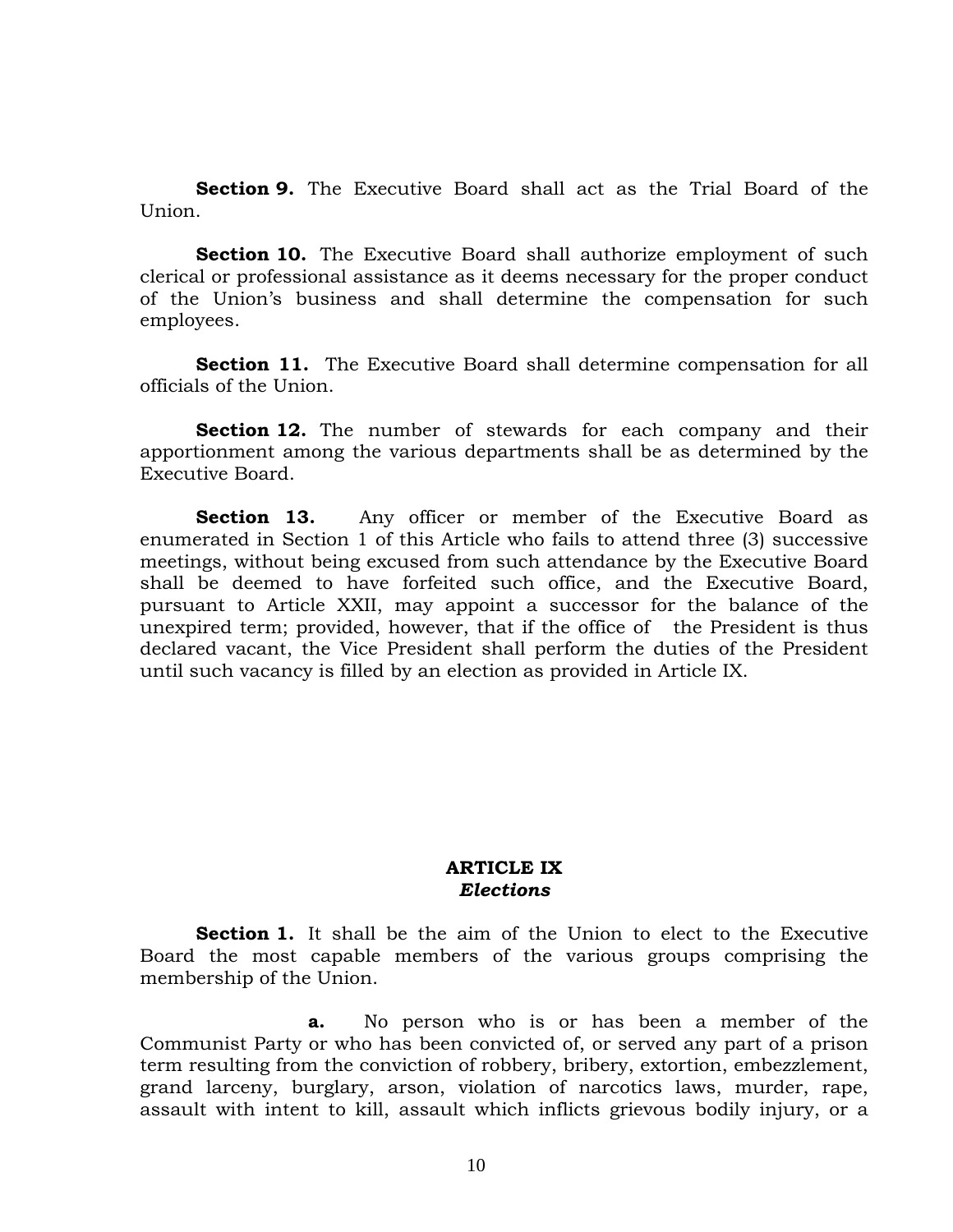violation of Title II or III of the Labor-Management Reporting and Disclosure Act of 1959, or conspiracy to commit any such crimes, shall serve as an officer, trustee, member of the Executive Board or similar governing body, business representative, business manager, organizer, or other employee (other than as an employee performing exclusively clerical or custodial duties) of this Local Union during or for five (5) years after the termination of such membership in the Communist Party, or for five (5) years after such conviction or after the end of such imprisonment, unless prior to the end of such five (5) year period, in the case of a person so convicted or imprisoned, (1) the citizenship rights, having been revoked as a result of such conviction have been fully restored, or (2) the Board of Parole of the United States Department of Justice determines that such person's service in any capacity referred to in the above clause would not be contrary to the purposes of the Labor-Management Reporting and Disclosure Act of 1959.

**Section 2.** The officers and trustees shall be elected by the membership and shall hold office for a term of three (3) years and be elected by the membership for the above term at the election of the Union to be held in March, 1990, and every three (3) years thereafter.

> **a.** Executive Board Members described under Article VIII, Section 8, shall initially be elected in 2007 to serve terms ending when the terms of those officers currently in office expire, and therefore, at the time the regular election of Officers takes place. The term of office of Executive Board shall be three (3) years.

**Section 3.** The nominations shall be declared open at the regular membership meeting to be held in the month of January 1990, and every three (3) years thereafter. All persons nominated shall indicate their acceptance or declination (1) verbally if present at the meeting, otherwise (2) in writing within five (5) days after such nomination. Notice of such meeting shall be given to all members in good standing not less than fifteen (15) days prior to the date of such meeting.

**Section 4.** The elections designated under Section 2 shall take place at the March meeting. Notice of such meeting shall be given to all members in good standing not less than fifteen (15) days prior to the date of such meeting.

**Section 5.** No member of this Union shall be permitted to vote unless they are in good standing in the Union.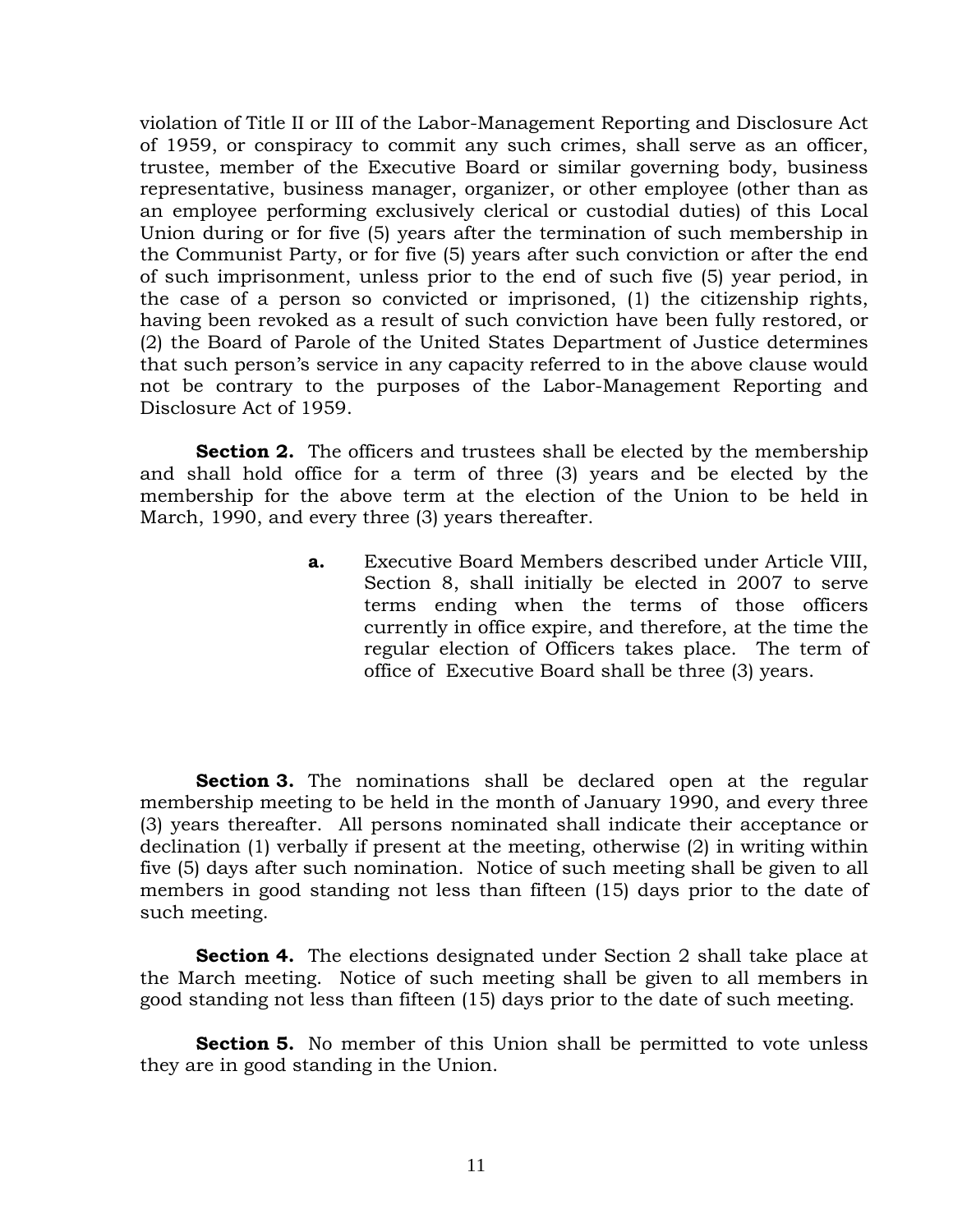**Section 6.** After this Union has been functioning for one (1) year, no person shall be elected or appointed to an office in or as an Executive Board member of this Union unless such person has been a member of this Union in continuous good standing for at least the preceding twelve (12) months.

**Section 7.** No member shall hold more than one (1) of the offices specified in Section 1 a. of Article VII at one and the same time.

**Section 8.** The names of all candidates may be placed on the ballot by slate designation for each office. However, a duly nominated candidate will have the right to run as an independent candidate.

**Section 9.** The candidate(s) receiving the greatest number of votes for the respective offices shall be declared elected.

**Section 10.** No votes for any member who is not duly nominated and listed on the ballot may be counted. (No sticker or write-in candidates.)

Section 11. There shall be no voting by proxy, or mail ballot, except that in circumstances where geographic location may cause difficulties in following the usual election procedures, and upon

submission to the International Union President of an approved voting plan, mail balloting may be allowed.

**Section 12.** All officers and Executive Board members shall be inaugurated at the regular membership meeting of the Union to be held following the election and shall assume office immediately after such inauguration. Before entering upon the duties of their respective offices, the newly elected officers shall subscribe to the following installation obligation:

 *"I, , do solemnly pledge my word and honor before these witnesses that I will, to the best of my abilities, perform the duties of my office. At the close of my official term, I will turn over to my successor all books, records, and all other properties, including funds, of this Local Union, that may be in my possession. I will also deliver all such properties to the International Union upon lawful demand. I will at all times devote my efforts to further the objectives and best interests of my Union".* 

#### **ARTICLE X**  *Election Board*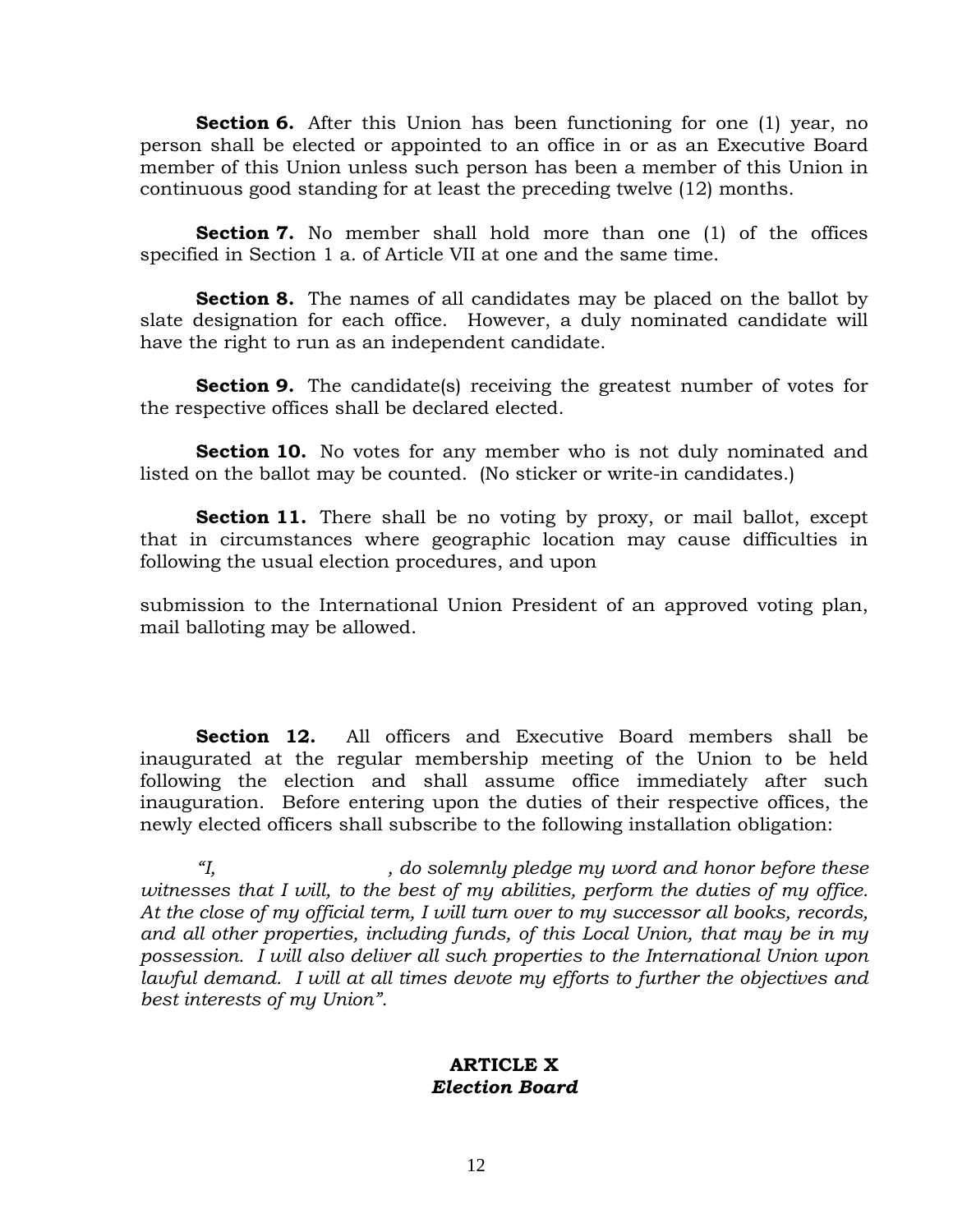**Section 1.** An Election Board shall be appointed with the approval of the membership at the regular membership meeting after nominations for regular officers have been closed. No candidate for office shall serve on the Election Board.

**Section 2.** The Election Board is charged with the duty of conducting the regular election of officers and Executive Board members of the Union. It shall make such regulations as shall assure the members of a fair and honest election. Any candidate shall have the right to have an observer at the polls and at the counting of the ballots.

 **Section 3.** The Election Board shall have the duty of enforcing the members' right to vote and shall see that such right of franchise is not interfered with or hindered by anyone.

**Section 4.** The Election Board shall examine the membership status of all members before permitting them to vote, and shall compare the said status with lists to be supplied by the Secretary-Treasurer.

**Section 5.** After an election has been held and the report of the Election Board has been rendered, all election records and ballots shall be turned over to the Secretary-Treasurer for safekeeping among the

records of the Union for not less than one (1) year. The election records cannot be opened unless authorized by the Union.

**Section 6. a.** A recount may be ordered upon presentation to the Executive Board of a petition signed by seventy-five (75) members of the Union in good standing. The petition must be presented to the Executive Board within fourteen (14) days after the election, and this petition shall enumerate the reasons why such members believe a recount should be held. If the Executive Board rules that recount should be held, it shall proceed to appoint a Recount Committee of disinterested members of the Union to conduct the recount. If the Executive Board denies the petition, it shall make a report of it ruling to the next regular membership meeting. It shall require a majority vote of those present to reverse the Executive Board's decision. Upon receipt of a recount petition, the President shall call a special meeting of the Executive Board to consider such petition.

**b.** The installation of all newly elected officers, Trustees, and Executive Board members shall not be held until a final disposition has been made on the petition for a recount and/or an actual recount.

 **c.** If the membership meeting reverses the Executive Board's decision, the matter shall revert to the Executive Board and it will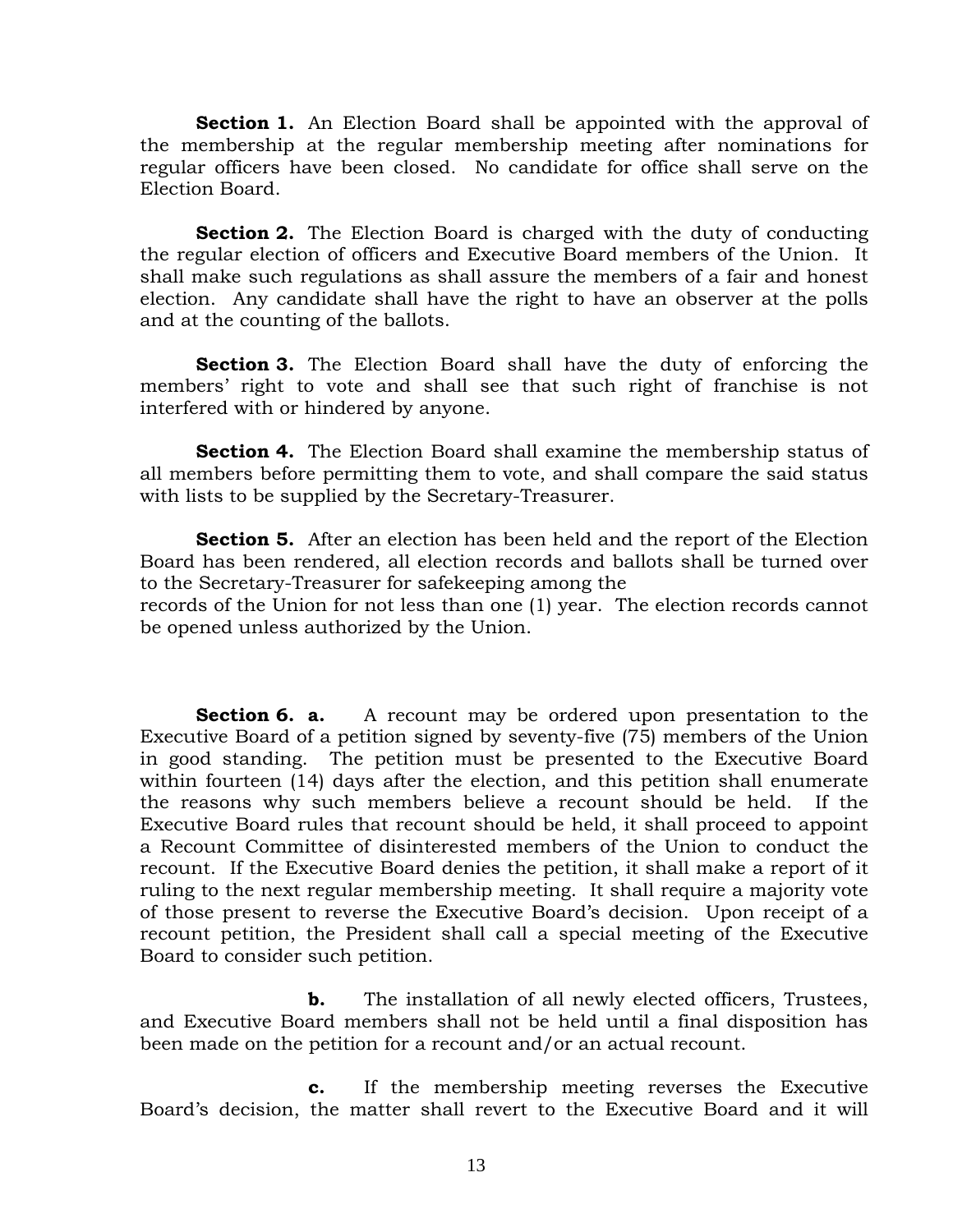appoint a Recount Committee. No candidate elected or defeated shall be eligible for membership on the Recount Committee, but any candidate shall be permitted to attend all meetings of the Recount Committee as an observer. The committee shall report its findings to the membership at the next regular or special meeting. If a report of the committee declares that their tabulation shows that a defeated candidate has actually been the recipient of the greatest number of votes cast for that office, and if the committee's report is accepted by a plurality of the members present at the meeting, the candidate actually receiving the greatest number of votes shall be declared elected.

#### **ARTICLE XI**  *Election Offenses*

 Any member found guilty by the Trial Board of tampering with ballots, illegal voting, committing fraud, violence, coercion, or other conduct not included in the foregoing, which in any manner interferes with a member's right of franchise, shall be subject to expulsion, suspension, or fine by the Trail Board.

## **ARTICLE XII**  *Finances*

**Section 1. a.** The regular Membership Dues shall be \_\_\_\_\_\_\_\_ per month.

**b.** The Initiation Fee shall be determined by the Executive Board from time to time, but not to exceed the amount prescribed by the International Constitution.

**Section 2. a.** Any former member of a union affiliated with the American Federation of Labor and Congress of Industrial Organizations or the Canadian Labour Congress not under the jurisdiction of the International Union who accepts employment under the jurisdiction of this Union shall, if he so elects (providing that his former union has a reciprocal plan of accepting withdrawal cards from Local Unions of the International Union in lieu of an initiation fee), upon application for membership and irrevocable surrender of an honorable withdrawal card or evidence of honorable termination of membership in those instances where unions do not issue withdrawal cards, and upon payment of one (1) month's dues in advance, if accepted in this Union, be inducted into this Union, without payment of any initiation fees (the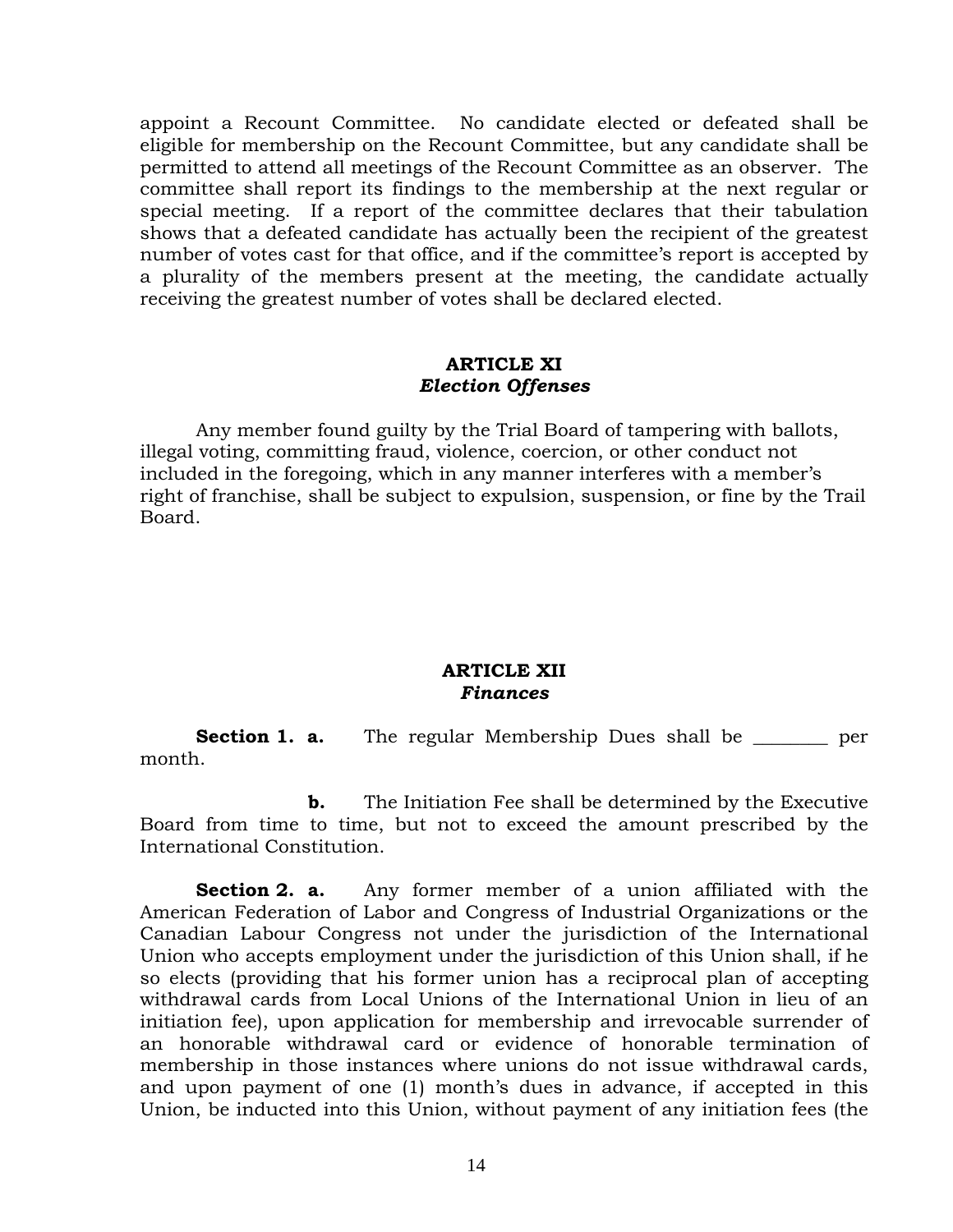Secretary-Treasurer of this Union to forward such evidence to the Secretary-Treasurer of the International Union in lieu of initiation fee on such applicant); and provided further, that

**b.** When, in the judgment of the President of the International Union, it shall be deemed to be in the best interests of the International Union to waive initiation or reinstatement fees in whole or in part in connection with any particular organizational campaign, the President of the International Union shall be empowered to waive such fees if this Union shall so request.

**Section 3.** Any member, more than three months arrears in dues, shall be classified as a "suspended" member, and not in good standing. Such suspended member must pay a reinstatement fee of \$10.00, together with all dues up to and including the current month before he can regain good standing in the Union.

**Section 4. a.** All proposals for assessments and increases of dues must be presented to the Executive Board. If the Executive Board approves of an assessment or such increase of dues, the motion shall be incorporated in its minutes to be read to the next membership meeting.

There can be no vote or discussion on the subject of the assessment or dues increase at the meeting, but it shall be held over until the succeeding membership meeting. The meeting notice for the succeeding meeting shall contain a statement informing the members of the nature of the proposal and that a vote will be taken at that membership meeting. A majority vote shall be required to constitute acceptance of the proposed assessment or dues increase. Notice of such meeting shall be given to all members in good standing not less than fifteen (15) days prior to the date of such meeting.

 **b.** This Union shall not assess its members more than one dollar (\$1.00) per member per month, or more than four dollars (\$4.00) per member in any fiscal year, except that in emergency situations this Union may make additional assessments with the permission of the President of the International Union.

 **c.** All assessments are subject to the approval of the President of the International Union in advance of being levied.

**Section 5.** No initiation fee shall be required by this Local Union of any person involuntarily inducted into the armed services of the United States or Canada or entering such services during emergency periods as determined by the International Union Executive Board, if such person applies for membership within a period of one (1) year after his discharge, provided it has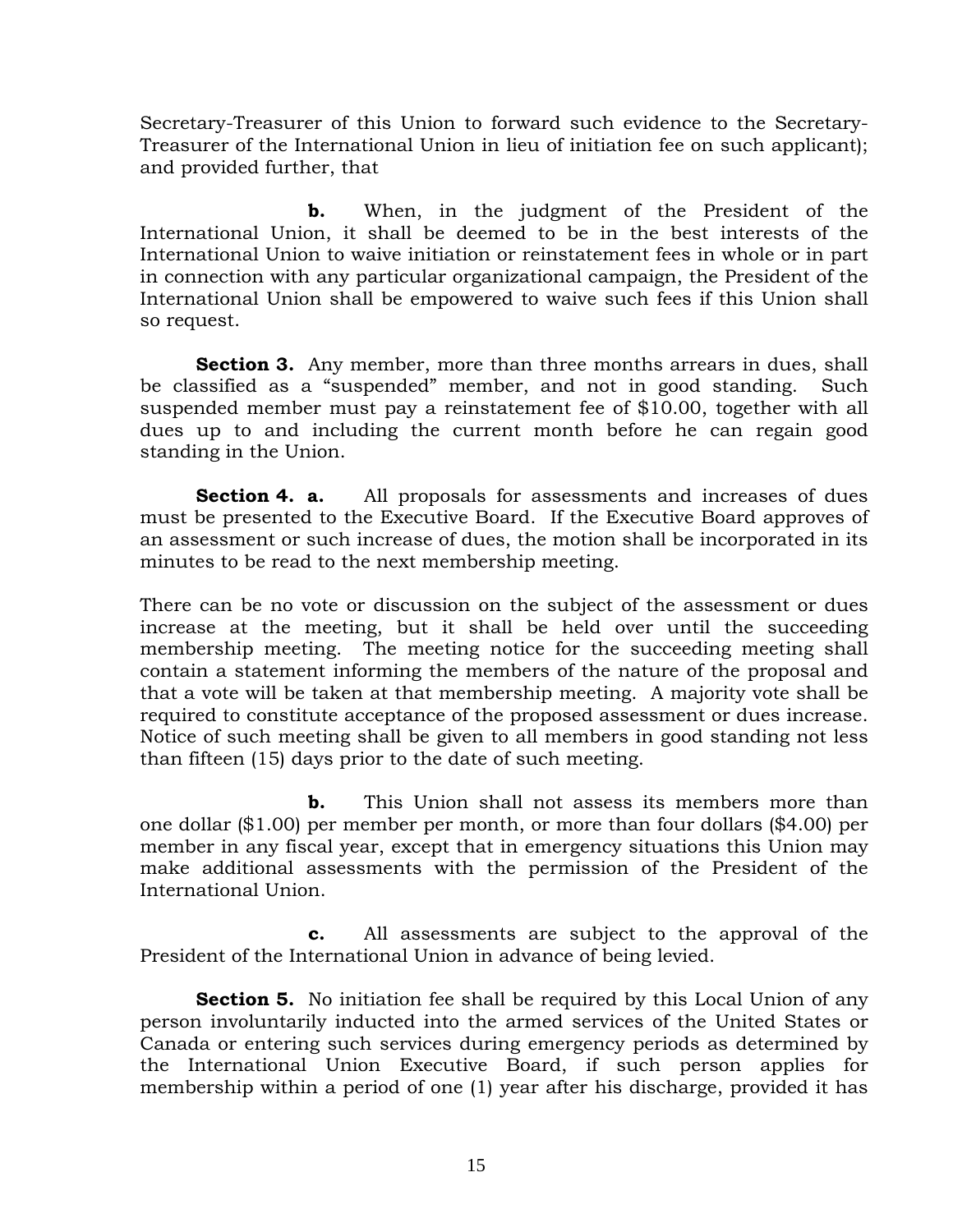been other than a dishonorable discharge and provided same is initial employment following such service.

# **ARTICLE XIII**  *Use of Funds*

**Section 1.** The funds of this Local Union cannot be divided in any way among individual members and can be utilized only for valid Union purposes.

**Section 2.** The general fund shall be used for the payment of expenses incurred by this Union on behalf of its membership primarily for organizing, defense, service and contract administration, and as a depository for its monies.

**Section 3.** All disbursements shall be made by checks drawn on the general fund, and shall be signed by either the President or Vice President of the Union and the Secretary-Treasurer.

**Section 4.** The fiscal year of this Union shall be the twelve (12) month period ending with the last day of the month of March of each year.

**Section 5.** The per capita tax, initiation fees, reinstatement fees, Strike Benefit and Defense Fund, Convention Fund and other obligations owed by this Union to the International Union shall constitute a preferred claim and must be paid promptly by this Union each month prior to the payment of any other obligation of this Union.

#### **ARTICLE XIV**  *Trustees*

 There shall be three (3) Trustees and they shall be elected at the General Election for a term of three (3) years.

 The Trustees shall periodically (at least quarterly and at the end of each fiscal year) audit all books, vouchers and other financial records of the Union, and shall report each such audit to the Union and to the Secretary-Treasurer of the International Union, or, if the Local Union so chooses, it may, as an alternative, have the audit conducted semi-annually by a Certified Public Accountant and have such audits reported to the local Union and to the Secretary-Treasurer of the International Union. They shall meet at the designated time with the Vice President of the Union who will act as Chairman of the meeting. They shall also have such powers and duties as provided for in this Constitution and By-Laws.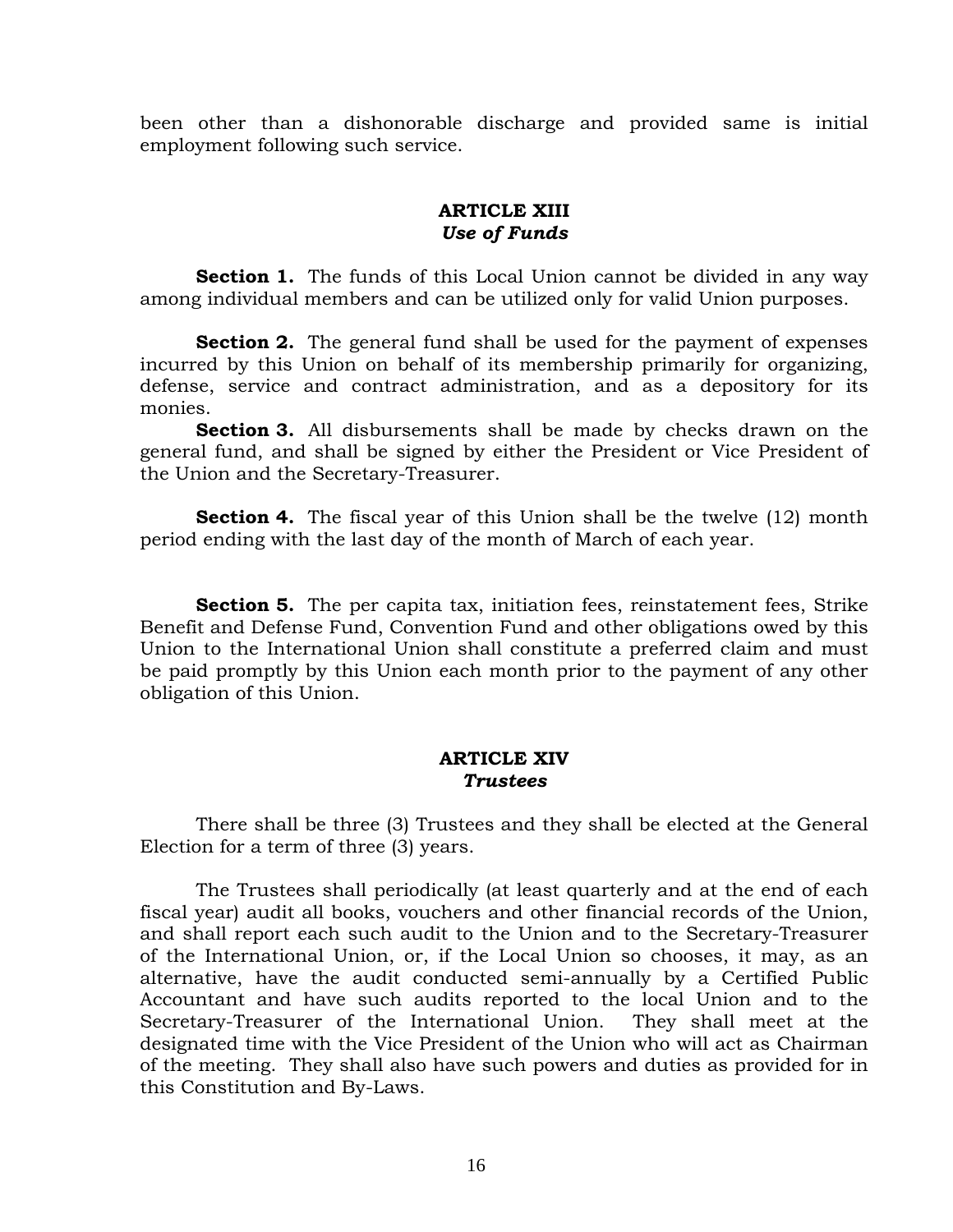### **ARTICLE XV**  *Offenses and Penalties*

**Section 1.** In any case involving disciplinary action there shall be no resort to a court of law until such relief within the Local Union under its Constitution and By-Laws, and within the International Union under its Constitution, has been exhausted.

**Section 2.** Any member may be penalized for committing any one or more of the following offenses:

 **a.** Publicizing or giving information about Union affairs to persons not entitled to such information;

**b.** Working for an employer against whom the Union has declared a strike or whom the Union has declared to be unfair unless permission has been granted by proper officers of the Union;

 **c.** Working for less than the rate of pay provided for by the contract with the Union;

**d.** Permitting any other person to use or work on his membership book;

 **e.** Failure to appear before the Local Union Executive Board or the Trail Board when ordered to do so;

 **f.** Obtaining membership through fraudulent means, or by misrepresentation;

 **g.** Violation of the oath of membership, or office if an officer;

 **h.** Working in the interests of any organization or a dual union opposed to the interests of this Union;

**i.** Being present or entering a meeting of members of the Executive Board while intoxicated, or disturbing the peace of any such meeting by creating or participating in disturbances or of similar conduct in and about the headquarters of the Union;

17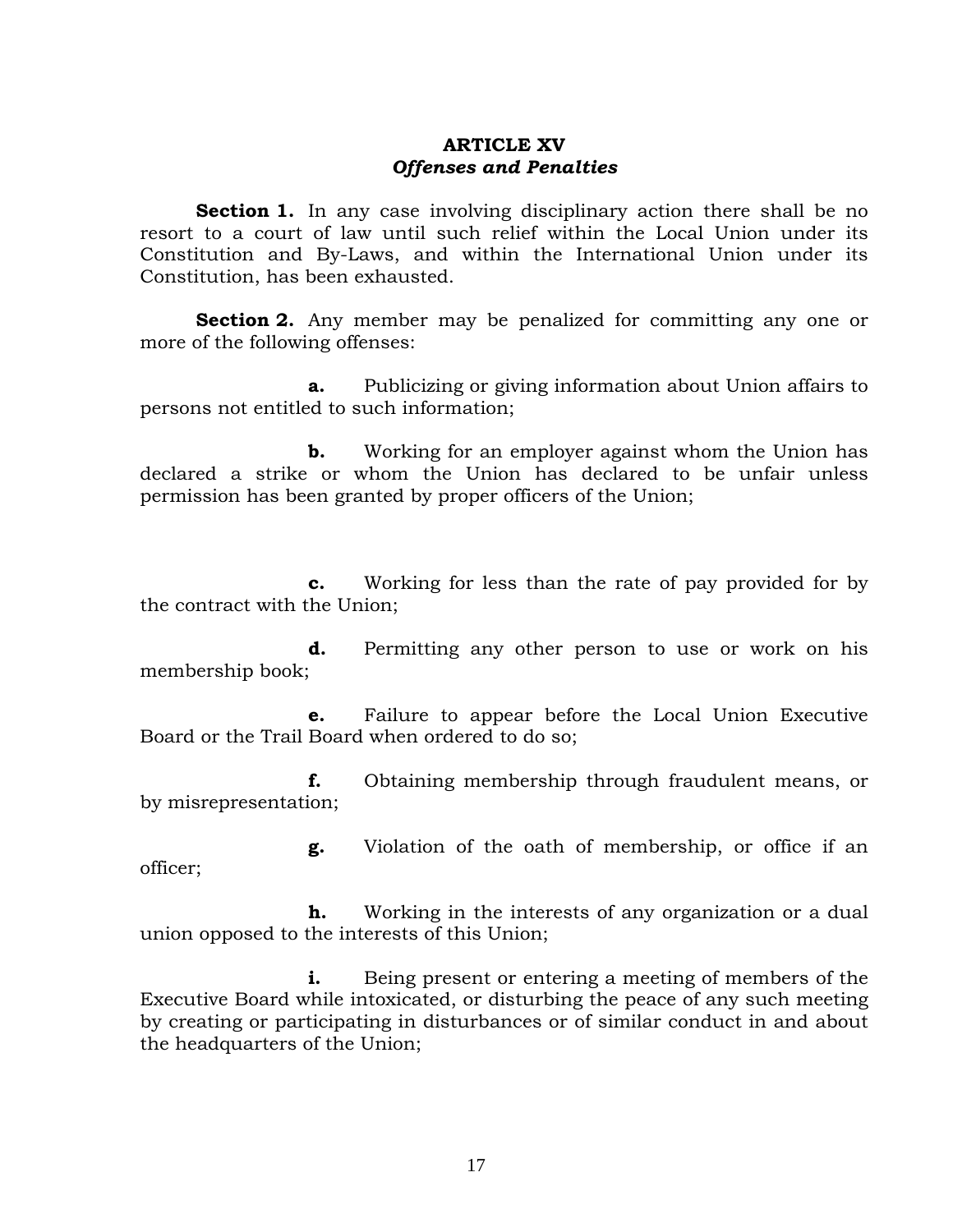**j.** Causing or participating in a stoppage of work because of any alleged grievance or dispute without the authorization of the Union or its proper officers;

 **k.** Any acts of misconduct which are detrimental to the best interest of the Union, or of conduct unbecoming a member of the Union; or of violation of any of the provisions of the Constitution and By-Laws of this Union or of the Constitution of the International Union.

**Section 3.** Any member who has been found guilty of any of the above offenses or for violation of the International Union Constitution by the Trial Board may be expelled, suspended and/or fined by action of the Trial Board.

# **ARTICLE XVI**  *Trial Board Procedure*

**Section 1.** Charges may be brought in writing by any officer or member of the Local Union or of the International Union by filing same with the Secretary-Treasurer of the Local Union. The Secretary-Treasurer of the Local Union immediately thereafter shall serve a copy of

such charges upon the accused and as soon as practicable but no later than fifteen (15) days notify the accused of the time and place of trial or hearing upon such charges. Trial shall be held before the Executive Board of the Local Union and any representative designated by it in the manner set forth below. If any officer or member of the Executive Board is directly concerned with any charges against the member, the President of the Union may declare such officer or Executive Board member ineligible to serve as a member of the Trial Board.

**Section 2.** The charging party or his representative shall first present evidence of the charged violation and upon completion of such evidence, the accused shall have an opportunity to fully present such evidence as he may have in his behalf, including witnesses, documents, or defenses. Any accused member shall have the right of advice and consultation of legal counsel, if desired, but no attorney-at-law shall be entitled to be present in any such proceeding. Stenographic minutes shall be taken at the trial.

**Section 3.** At the close of the evidence, the Executive Board shall decide by majority vote whether or not a violation has been found and shall affix such penalties as the Executive Board deems reasonable and proper. Where the penalty for any violation found is expulsion from membership, such penalty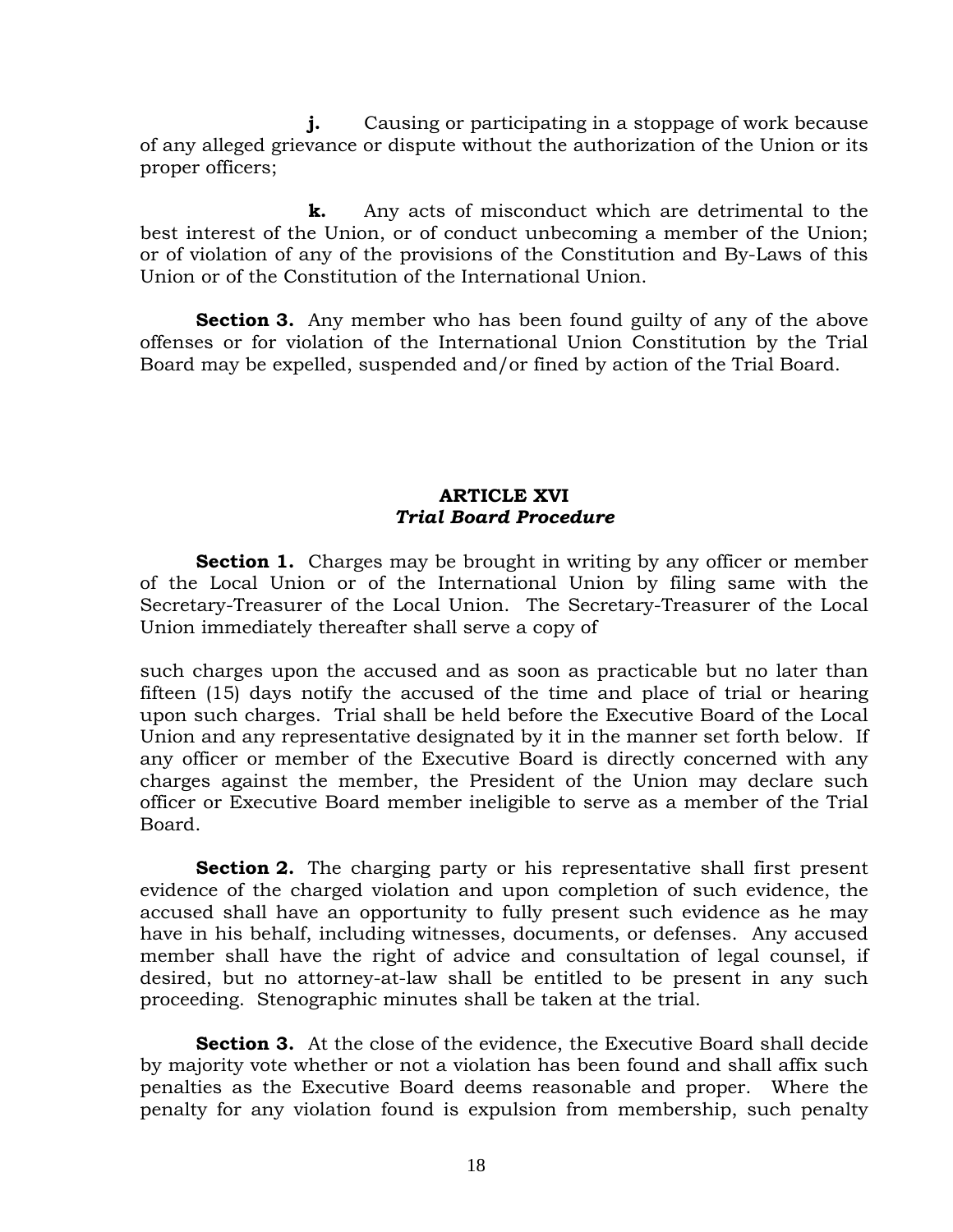may be appealed to the next regular meeting of the Local Union, where a twothirds (2/3) vote of those members present and voting shall be necessary to sustain expulsion.

**Section 4. a.** Any decision of the Local Union Executive Board must be approved or rejected by the membership. After such action has been taken, any aggrieved party may appeal to the International Union Executive Board at its next meeting. Such appeal must be filed in writing with the International Secretary-Treasurer within twenty (20) days after any final decision of the Local Union Executive Board (or vote of the membership in cases of expulsion), and must state the basis of such appeal with reasons why the decision of the Local Union Executive Board, or membership, should be reversed or set aside.

**b.** Upon receipt of any such appeal, the International Secretary-Treasurer shall notify the Local Union Executive Board and provide copies of appeal papers to it. The Local Union Executive Board, or any party affected by such decision, shall have a right to state reasons in writing within twenty (20) days after receipt of a copy of appeal papers

why such decision should be modified, upheld or set aside by the International Union Executive Board. The International Union Executive Board shall dispose of such appeal upon the record and documents before it by majority vote and shall have the authority to affirm, set aside, or modify the decision of the Local Union in any manner considered reasonable and proper.

 **c.** Within thirty (30) days after receipt of any decision of the International Union Executive Board, any aggrieved party may file an appeal to the next regular Convention of the International Union by filing a notice of appeal in writing with the International Secretary-Treasurer. Any such appellant shall have the right to appear before any appeals committee that may be set up by the Convention but

not before the Convention itself, except with the Convention's consent. In any case, there shall be no resort to a court of law until all relief within the International union under its Constitution has been exhausted.

**Section 5.** In the event a defendant does not appear for trial, the trial shall proceed upon proof that sufficient notice of the time and place set for the trial was given to the defendant. The defendant shall be notified of the verdict.

# **ARTICLE XVII**  *Applicants*

**Section 1.** No applicant shall be barred from membership in the Union because of race, color or creed.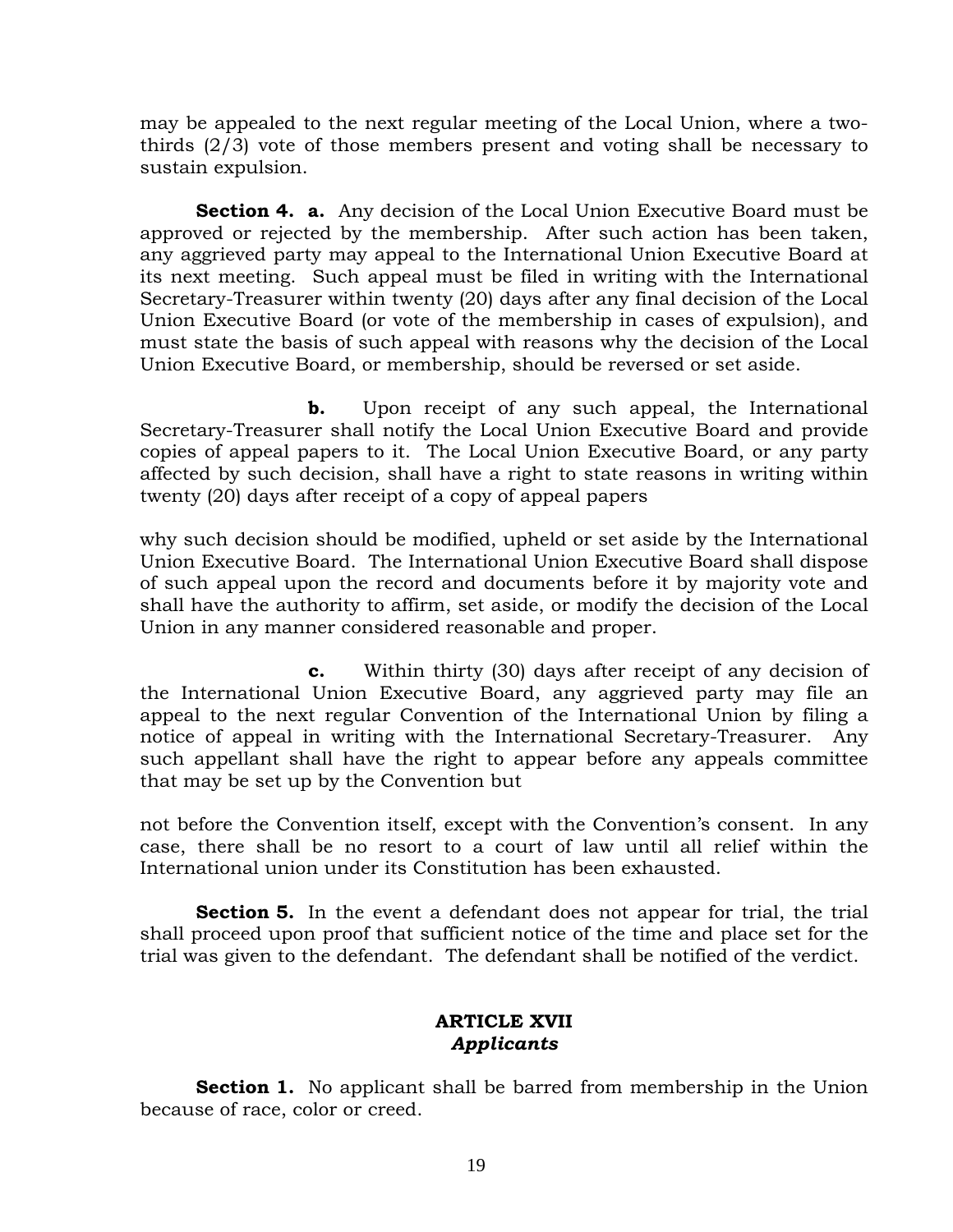**Section 2.** All applicants shall take the following oath:

 *"I, \_\_\_\_\_\_\_\_\_\_\_\_\_\_\_\_\_\_\_\_\_\_\_, pledge my honor before these witnesses to faithfully comply with the Constitution, Laws, and all amendments thereto of the Office and Professional Employees International Union, Local No. 32, and of the International Union".* 

#### **ARTICLE XVIII**  *Procedure at Meetings*

**Section 1.** The President of this Union shall act as Chairperson at all regular or special meetings of the Membership and Executive Board. Except as otherwise provided in this Constitution and By-laws, Robert's Rules of Order Revised shall apply at all meetings of this Union.

**Section 2.** It is provided further that any member requesting the floor from the Chairperson shall make that request by stating their name and place of employment.

## **ARTICLE XIX**  *Removal of Officials*

**Section 1.** All Officers, Trustees, Executive Board members, and all members of all standing committees are deemed "officials" within the purview of this Article.

**Section 2.** Any official who has been found guilty of any of the following offenses shall be removed from office, and in addition may be expelled from membership, or be forever barred from holding any office in the Union:

 **a.** Dishonesty in the conduct of such office, fraud, corruption, accepting any bribes or intimidation of any members;

**b.** Abuse of office or gross negligence in the conduct of such office;

**c.** Conduct unbecoming an official of this Union;

 **d.** Holding membership or working in the interests of any Communist, Fascist or Nazi organization or of any organization engaged in subversive activity.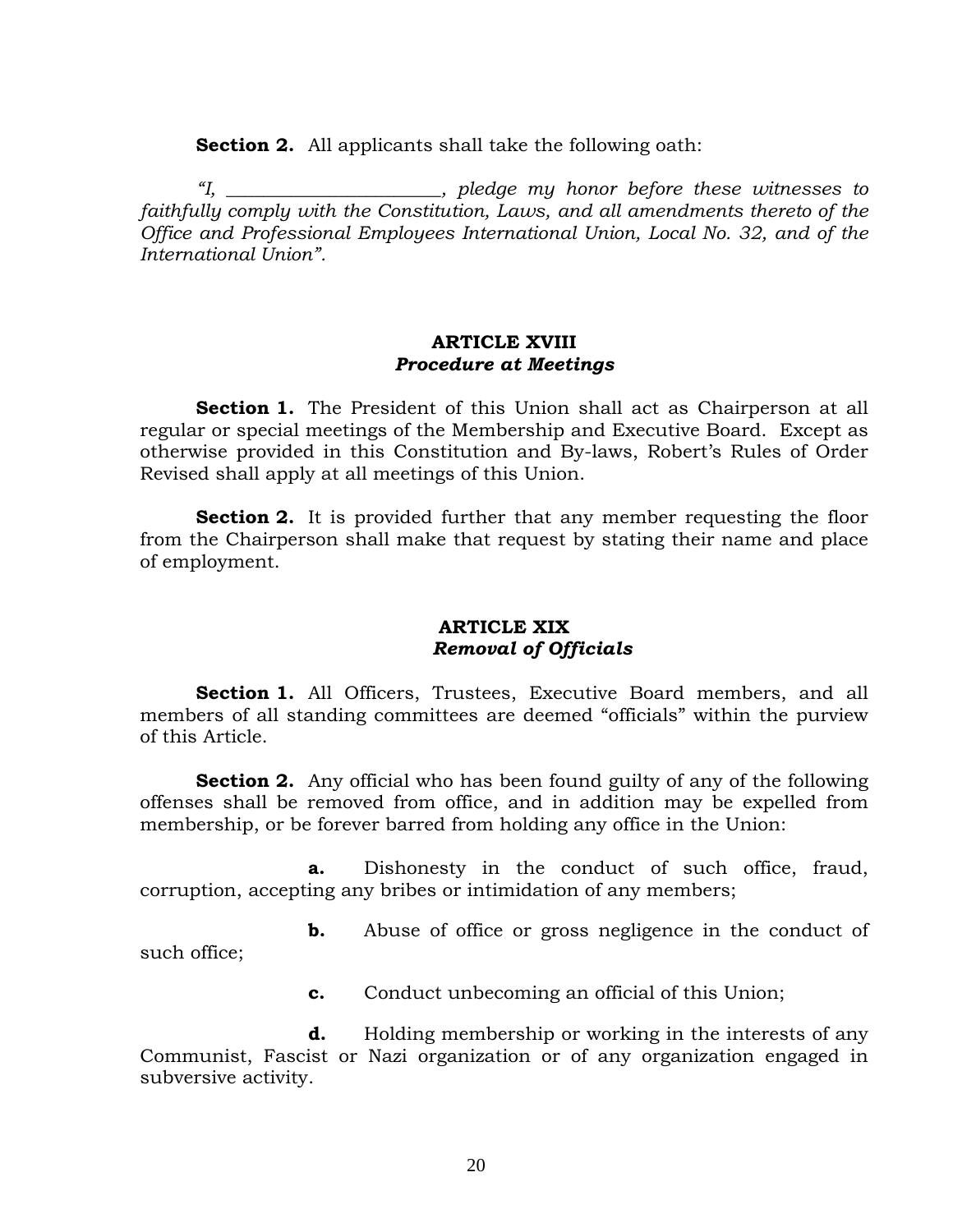**Section 3.** No impeachment proceeding may be entertained unless there has been a petition filed with the Executive Board, signed by twenty-five percent (25%) of the members in good standing. The petition shall state the specific offense with which the official is charged, as well as a brief statement sufficient to apprise the signatories of the charge being preferred.

**Section 4.** The Executive Board shall act as the Trial Board in all proceedings under this Article. Any official under charges by virtue of any impeachment petition shall be automatically barred from acting as a member of the Trial Board.

**Section 5.** The Trial Board shall follow the same procedure as provided for in Article XVI in any impeachment proceeding.

**Section 6.** Any official found guilty of violating any provision of this Article shall have the right to appeal to the International Union Executive Board at its next meeting. Pending any decision of such appeal, the determination of the Trial Board shall be final unless its decision is reversed in the manner provided for in Article XVI of this Constitution and By-laws.

# **ARTICLE XX**  *Withdrawal and Military Service Cards*

**Section 1. a.** Any member of the Union leaving the jurisdiction of this Union or the International Union may apply to the Executive Board for a withdrawal card. However, no withdrawal card can be issued unless the member has paid dues up to and including the month during which the withdrawal card is requested; and provided further, that such member is in good standing with this Union and the International Union.

**b.** A withdrawal card shall be issued by this Union to any member requesting same who is leaving the jurisdiction of the International Union.

 **c.** Whenever any member is not in the employment of any employer who bargains with this Local Union or the International Union, the Local Union shall issue a withdrawal card to such member, subject to the provisions of this section. This subsection shall not apply to any member who holds office in, or is employed by, the International Union, any of its Local Unions or councils, any federation or council of labor organizations with whom the International Union or any of its Local Unions is affiliated, or any member entitled to benefits under any health, welfare, or pension plan whose continued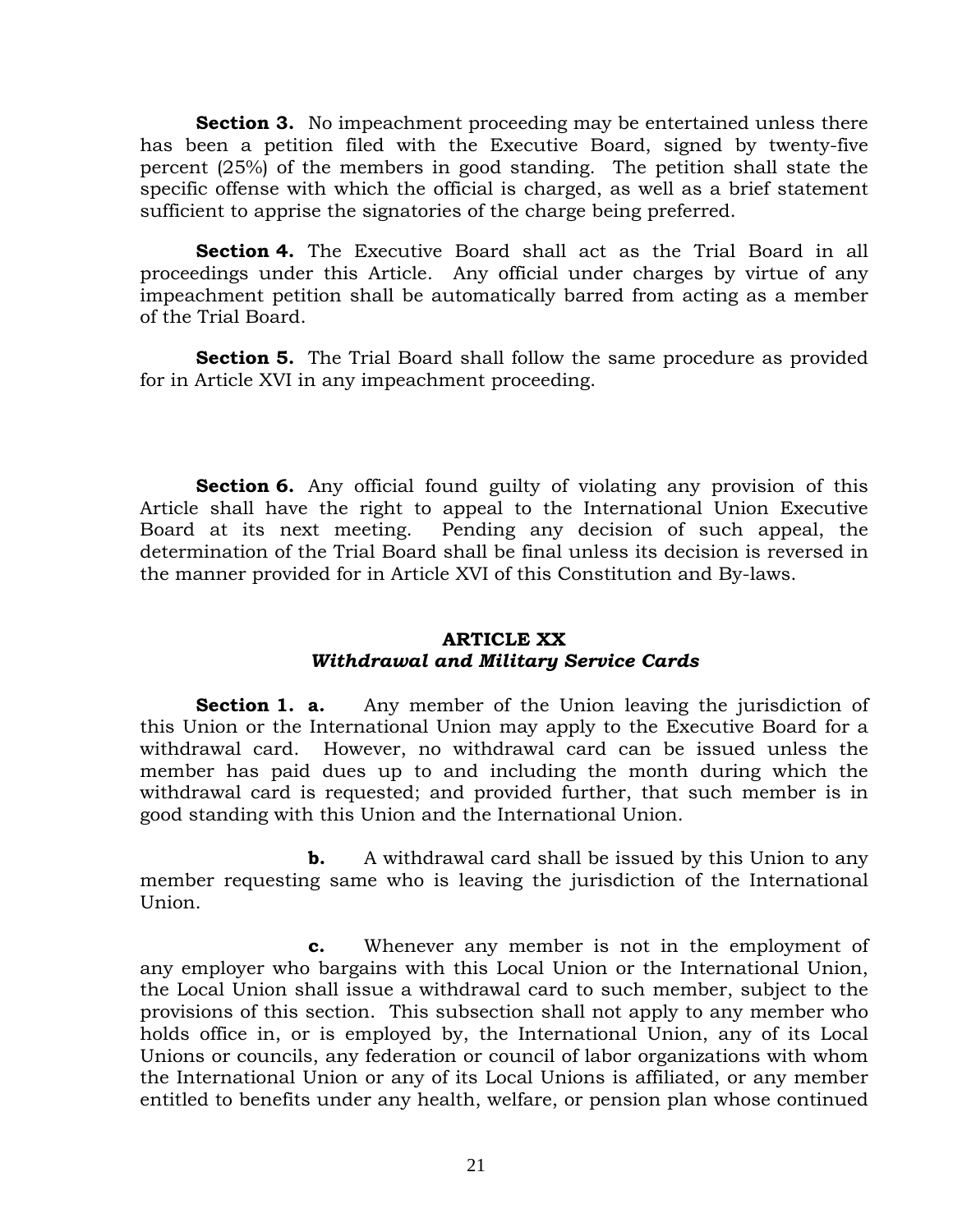coverage is conditioned upon Union membership, or to any member who, in the regular course of employment has become retired, or to any unemployed member seeking dispatch to a Union job through the facilities of the Local Union.

**Section 2.** Upon deposit of a withdrawal card, eligibility to vote or to run for office shall be the same as provided for in Article V and IX governing the rights and privileges of members.

**Section 3.** Any person bearing a withdrawal card shall not be entitled to participate in the operation of this Union. A person bearing a withdrawal card who has complied with the conditions of same, shall, upon resuming and commencing work within the jurisdiction of this

Union, deposit such card and shall be admitted to membership in this Union without the payment of any initiation or other fee.

**Section 4.** Withdrawal cards shall be issued by the Secretary-Treasurer of this Union, and monthly reports of all such cards issued, deposited or cancelled shall be made to the Secretary-Treasurer of the International Union.

**Section 5.** Members entering the armed services of the United States or Canada during emergency periods as determined by the Executive Board of the International Union and who are in good standing with all obligations to the International Union and this Union paid, including the month in which they entered the armed services, shall be issued military service cards which shall continue their membership without the payment of dues or other fees for he period of the service required by such emergency periods and for an additional ninety (90) day period or until they again resume work within the jurisdiction of this Union, whichever occurs first, except that such persons shall only accrue rights to benefits to the extent determined by this Union.

**Section 6.** All withdrawal and military service cards shall be secured by this Union from the Secretary-Treasurer of the International Union.

## **ARTICLE XXI**  *Strikes*

**Section 1.** No Local Union shall call a strike against an employer, or employers, unless the members of the Local Union employed by such employer, or employers, by a 2/3 majority vote of such employees present at a meeting called for this purpose and which vote shall be conducted by secret ballot; provided, further, that at a meeting of the Local Union—which all members have been notified and called for the purpose of discussing the proposed strike—a 2/3 majority of those present shall have voted by a secret ballot to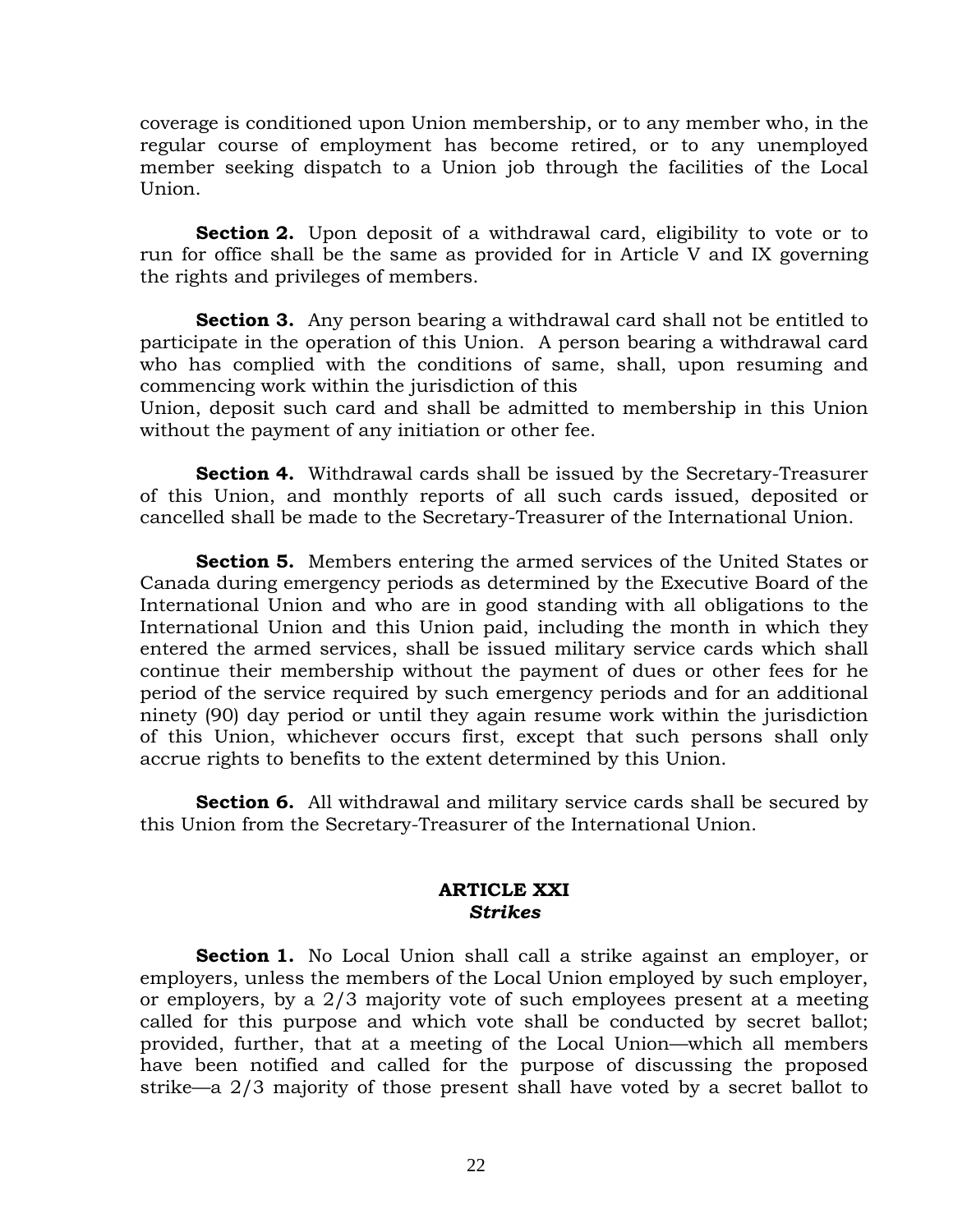confer blanket or other authority upon its Executive Board to call any or all strikes; and

provided finally that approval of the President of the International Union shall be obtained.

**Section 2.** Strikes against any employer, or employers, may be terminated if a majority of the members of this Local Union employed by such action is concurred in by a majority of the members of this Local Union or the Executive Board of this Local Union present at a regular or special meeting of either, voting by secret ballot.

## **ARTICLE XXII**  *Vacancies in Office*

 In the event any vacancy is created by the resignation or removal of an official of the Union, the Executive Board shall be empowered to appoint a successor to fill the balance of the unexpired term, and such appointee shall hold office until the next regular election for that office.

## **ARTICLE XXIII**  *Limitations on Committees*

**Section 1.** In addition to other committees and boards established by this Constitution and By-laws, this Union shall provide for such other standing committees, and, from time to time such special committees, as may be proper and necessary to conduct the business of this Union.

**Section 2.** In establishing such other committees, the duties of the committee, the extent of its authority, and the permissible amount of expenditures that may be made by such a committee must be made a part of the minutes. In any event, such committees shall not be permitted to exercise functions belonging to other committees or boards; shall not make or authorize expenditures without the prior approval of the Executive Board; and shall not exceed the authority granted to them by the membership. The President shall be an ex officio member of all committees.

# **ARTICLE XXIV Affiliations and Delegates**

**Section 1.** This Union shall be affiliated with the educational conference embracing its geographical jurisdiction as designated by the International Union Executive Board.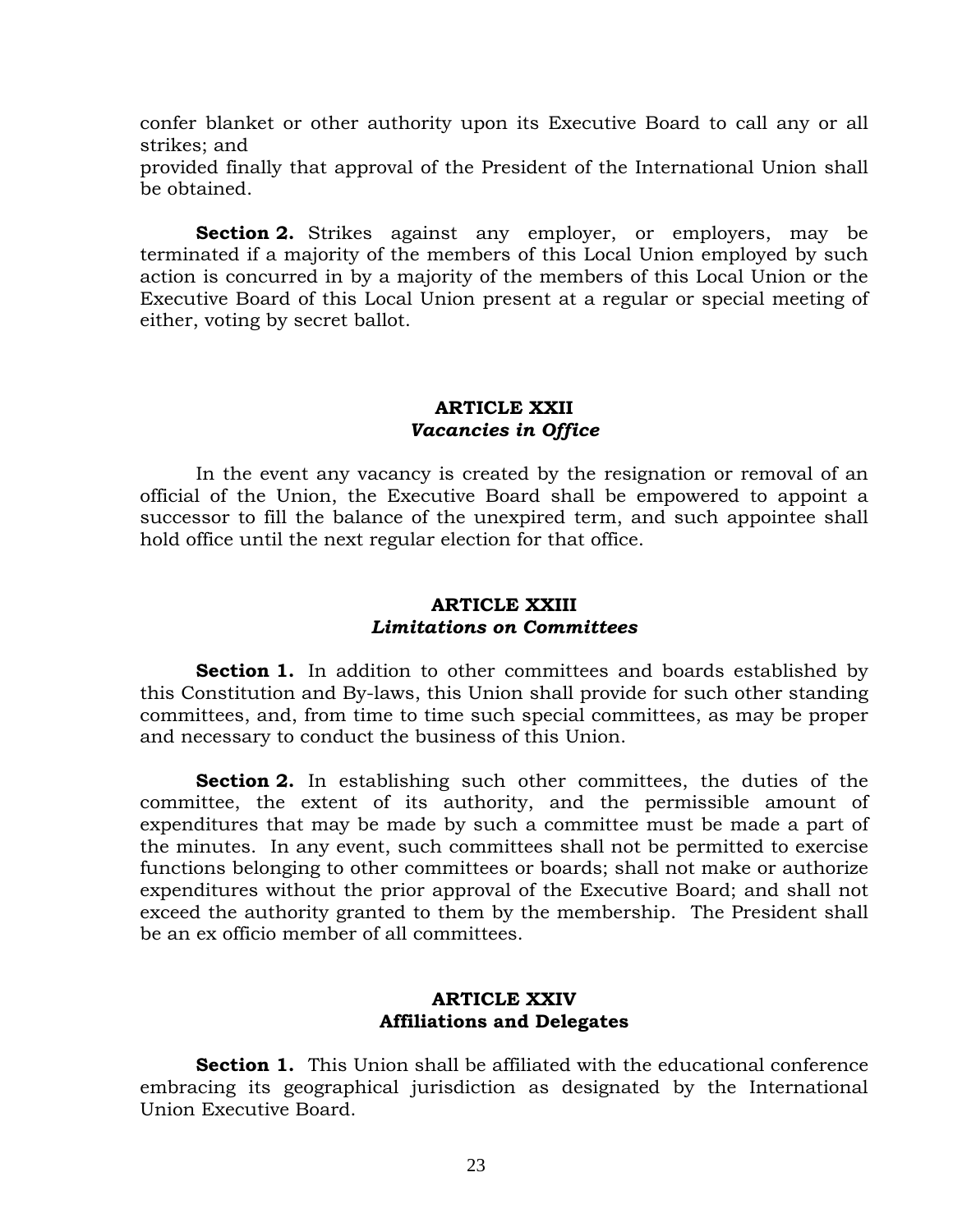**Section 2.** This Union may be affiliated with central labor organizations, councils, departments or federations chartered by or affiliated with the American Federation of Labor and Congress of Industrial Organizations and the Canadian Labour Congress and/or the Office and Professional Employees International Union.

**Section 3.** Delegates to the aforesaid central labor organizations, councils, departments or federations shall be appointed by the Executive Board.

**Section 4.** Each delegate to a Convention of the Office and Professional Employees International Union must have been in continuous good standing in the Local Union for at least twelve (12) months prior to the convening of the Convention, unless the Local Union has been functioning (the period when a Local Union shall be deemed to be "functioning" shall be that commencing with the first month for which per capita tax payments are regularly made) for less than one (1) year, in which case such delegate must have been in good standing during the period that the Local Union has been so functioning.

**Section 5.** Delegates shall attend the meetings or sessions of the body or assembly to which they have been delegated, faithfully represent this Union and protect its interests, and properly present and support its declared policies and instructions. They shall report to this Union the proceedings of the organization to which they were delegates and perform such other duties as pertain to their office.

### **ARTICLE XXV International Constitution**

 The Constitution of the International Union shall be the paramount law applying to the government of this Union, and all provisions of said International Union Constitution insofar as the same are or may be applicable to the affairs and activities of this Union are hereby, by reference thereto, incorporated into and made a part of this Constitution and By-laws, and any provision contained herein which is contrary to or in conflict with the provisions of the International Union Constitution shall be inoperative and of no effect, except as the International Union President may otherwise specifically approve.